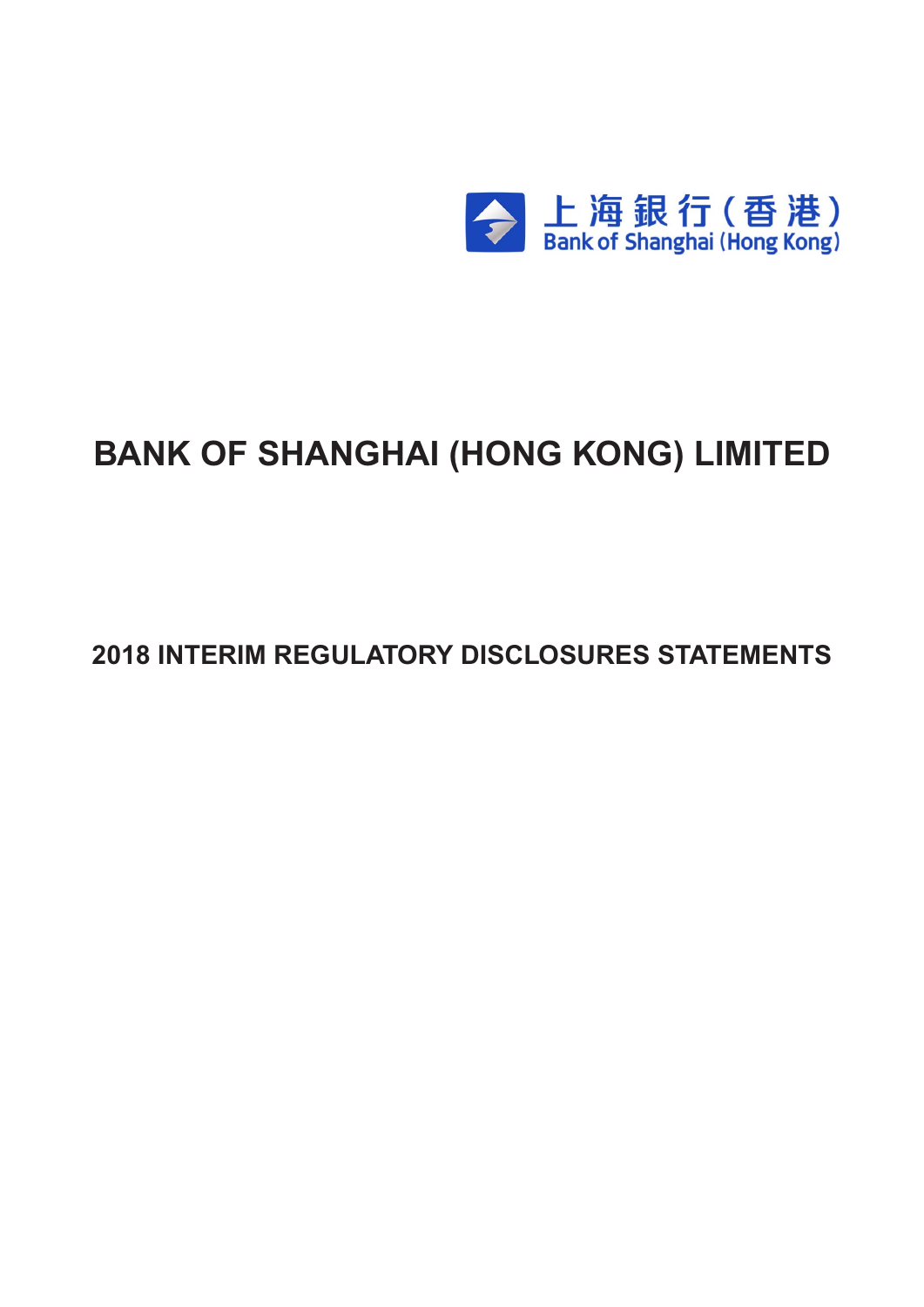#### **CONTENTS**

|                                                     | Pages      |
|-----------------------------------------------------|------------|
| Introduction                                        | 1          |
| <b>Key Prudential Ratios</b>                        | 1          |
| <b>Composition of Capital</b>                       | $\sqrt{3}$ |
| Leverage Ratio                                      | 14         |
| Overview of Risk-weighted Amount                    | 16         |
| <b>Credit Risk</b>                                  | 18         |
| <b>Counterparty Credit Risk</b>                     | 21         |
| Market Risk Under Standardized Approach             | 22         |
| <b>International Claims</b>                         | 22         |
| Further Analysis of Loans and Advances to Customers | 23         |
| <b>Mainland Activities</b>                          | 24         |
| <b>Currency Concentrations</b>                      | 26         |
| <b>Countercyclical Capital Buffer</b>               | 26         |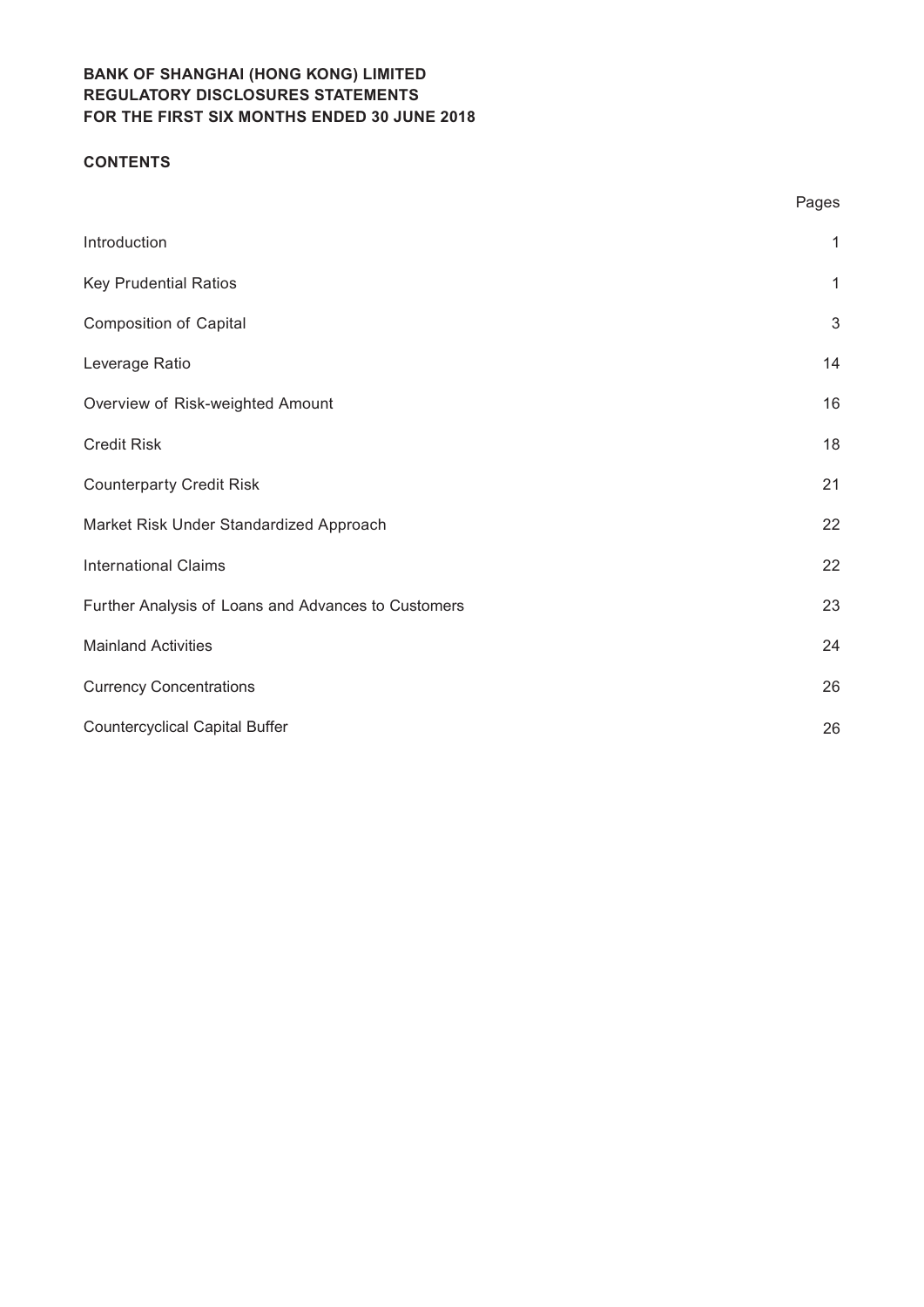#### **1 INTRODUCTION**

The information contained in this document is for Bank of Shanghai (Hong Kong) Limited ("**the Company**") and its subsidiaries (together "**the Group**") and is prepared in accordance with the Banking (Disclosure) Rules and disclosure templates issued by the Hong Kong Monetary Authority ("**HKMA**").

#### **Basis of preparation**

For regulatory reporting purpose, the Company is required to report its capital adequacy ratios, leverage ratios and liquidity maintenance ratio ("**LMR**") on an unconsolidated basis. The other financial information contained in this document is prepared based on an unconsolidated base unless otherwise specified.

In calculating the risk-weighted amount ("**RWA**"), the Company adopted the Standardised (Credit Risk) Approach for credit risk and the Standardised (Market Risk) Approach for market risk. For operational risk, the capital requirement was determined by using the Basic Indicator Approach.

#### **2 KEY PRUDENTIAL RATIOS**

The following table provides an overview of the Bank's key prudential ratios.

| In HK\$'000      |                                                                                  | As at<br>30 June<br>2018 | As at<br>31 March<br>2018 | As at<br>31 December<br>2017 | As at<br>30 September<br>2017 | As at<br>30 June<br>2017 |
|------------------|----------------------------------------------------------------------------------|--------------------------|---------------------------|------------------------------|-------------------------------|--------------------------|
|                  | <b>Regulatory Capital (amount)</b>                                               |                          |                           |                              |                               |                          |
| 1                | Common Equity Tier 1 (CET1)                                                      | 3,989,052                | 4,012,509                 | 3,934,044                    | 3,900,237                     | 3,832,663                |
| $\overline{2}$   | Tier 1                                                                           | 3,989,052                | 4,012,509                 | 3,934,044                    | 3,900,237                     | 3,832,663                |
| 3                | <b>Total Capital</b>                                                             | 4,149,736                | 4,178,967                 | 4,087,329                    | 4,024,904                     | 3,965,931                |
|                  | RWA (amount)                                                                     |                          |                           |                              |                               |                          |
| 4                | <b>Total RWA</b>                                                                 | 16,471,672               | 17,585,483                | 18,298,193                   | 15,923,931                    | 15,609,691               |
|                  | Risk-based regulatory capital ratios (as a<br>percentage of RWA)                 |                          |                           |                              |                               |                          |
| 5                | CET1 ratio (%)                                                                   | 24.2                     | 22.8                      | 21.5                         | 24.5                          | 24.6                     |
| 6                | Tier 1 ratio (%)                                                                 | 24.2                     | 22.8                      | 21.5                         | 24.5                          | 24.6                     |
| $\overline{7}$   | Total Capital ratio (%)                                                          | 25.2                     | 23.8                      | 22.3                         | 25.3                          | 25.4                     |
|                  | Additional CET1 buffer requirements (as a<br>percentage of RWA)                  |                          |                           |                              |                               |                          |
| 8                | Capital conservation buffer requirement (%)                                      | 1.875                    | 1.875                     | 1.250                        | 1.250                         | 1.250                    |
| $\boldsymbol{9}$ | Countercyclical capital buffer requirement (%)                                   | 0.765                    | 0.732                     | 0.534                        | 0.459                         | 0.505                    |
| 10               | Higher loss absorbency requirements (%) (applicable<br>only to G-SIBs or D-SIBs) |                          |                           |                              |                               |                          |
| 11               | Total Al-specific CET1 buffer requirements (%)                                   | 2.640                    | 2.607                     | 1.784                        | 1.709                         | 1.755                    |
| 12               | CET1 available after meeting the AI's minimum<br>capital requirements (%)        | 17.2                     | 15.8                      | 14.3                         | 17.3                          | 17.4                     |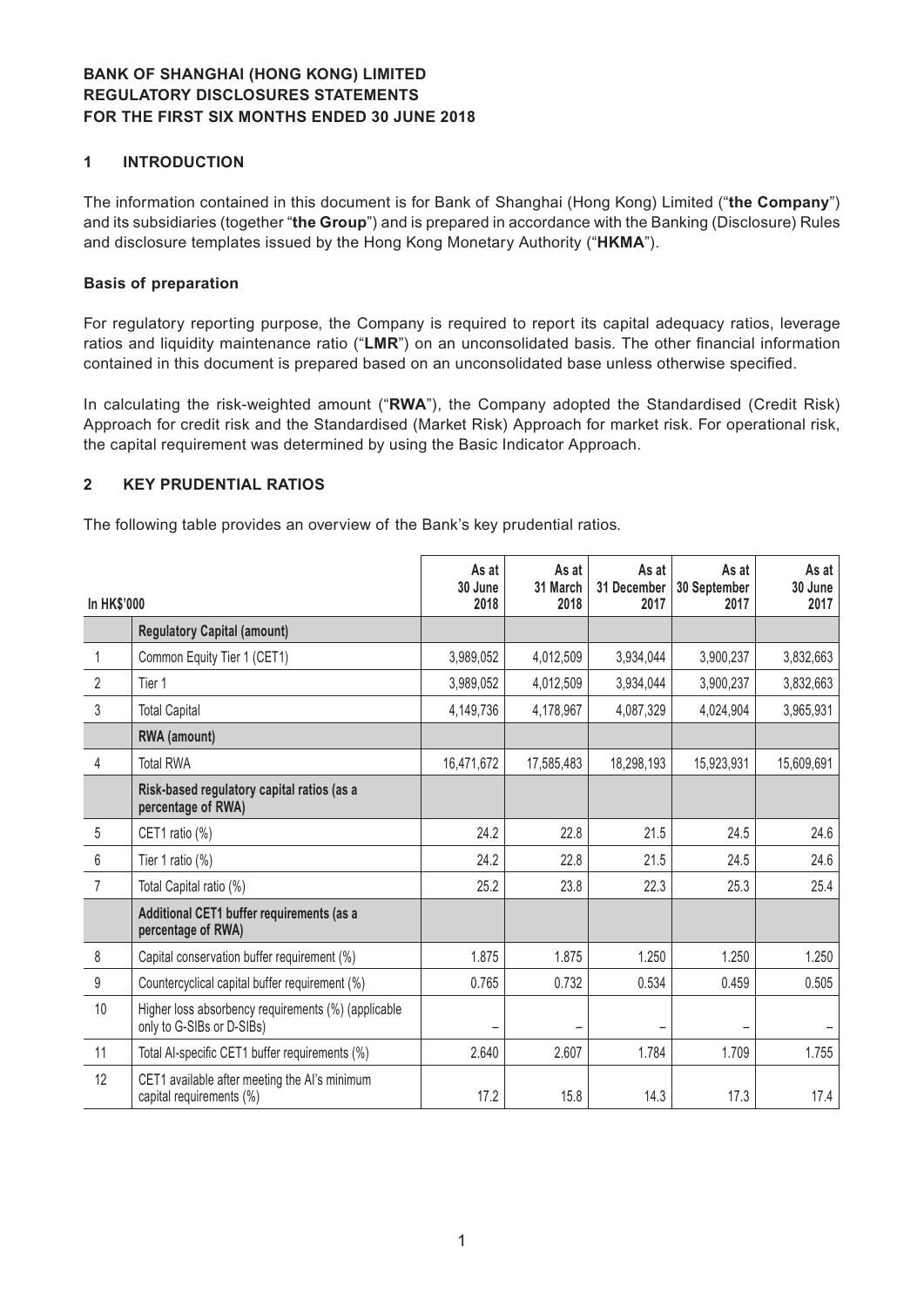# **2 KEY PRUDENTIAL RATIOS (CONTINUED)**

| <b>In HK\$'000</b> |                                                                                     | As at<br>30 June<br>2018 | As at<br>31 March<br>2018 | As at<br>31 December<br>2017 | As at<br>30 September<br>2017 | As at<br>30 June<br>2017 |
|--------------------|-------------------------------------------------------------------------------------|--------------------------|---------------------------|------------------------------|-------------------------------|--------------------------|
|                    | <b>Basel III Leverage ratio</b>                                                     |                          |                           |                              |                               |                          |
| 13                 | Total Leverage ratio (LR) exposure measure                                          | 21,319,696               | 24,349,456                | 24,974,850                   | 24,305,928                    | 22,706,910               |
| 14                 | LR (%)                                                                              | 18.7                     | 16.5                      | 15.8                         | 16.1                          | 16.9                     |
|                    | <b>Liquidity Coverage Ratio (LCR) / Liquidity</b><br><b>Maintenance Ratio (LMR)</b> |                          |                           |                              |                               |                          |
|                    | Applicable to category 1 institution only:                                          |                          |                           |                              |                               |                          |
| 15                 | Total high quality liquid assets (HQLA)                                             | <b>NA</b>                | <b>NA</b>                 | <b>NA</b>                    | <b>NA</b>                     | <b>NA</b>                |
| 16                 | Total net cash outflows                                                             | NA                       | <b>NA</b>                 | <b>NA</b>                    | NA.                           | <b>NA</b>                |
| 17                 | $LCR(\% )$                                                                          | <b>NA</b>                | <b>NA</b>                 | <b>NA</b>                    | NA                            | <b>NA</b>                |
|                    | Applicable to category 2 institution only:                                          |                          |                           |                              |                               |                          |
| 17a                | LMR $(\%)$                                                                          | 55.6                     | 55.1                      | 46.4                         | 47.3                          | 57.6                     |
|                    | Net Stable Funding Ratio (NSFR) / Core Funding<br>Ratio (CFR)                       |                          |                           |                              |                               |                          |
|                    | Applicable to category 1 institution only:                                          |                          |                           |                              |                               |                          |
| 18                 | Total available stable funding                                                      | <b>NA</b>                | <b>NA</b>                 | <b>NA</b>                    | <b>NA</b>                     | <b>NA</b>                |
| 19                 | <b>Total required Stable funding</b>                                                | <b>NA</b>                | <b>NA</b>                 | <b>NA</b>                    | <b>NA</b>                     | <b>NA</b>                |
| 20                 | NSFR (%)                                                                            | <b>NA</b>                | <b>NA</b>                 | NA                           | NA                            | <b>NA</b>                |
|                    | Applicable to category 2A institution only:                                         |                          |                           |                              |                               |                          |
| 20a                | CFR (%)                                                                             | 105.8                    | 105.5                     | <b>NA</b>                    | <b>NA</b>                     | NA                       |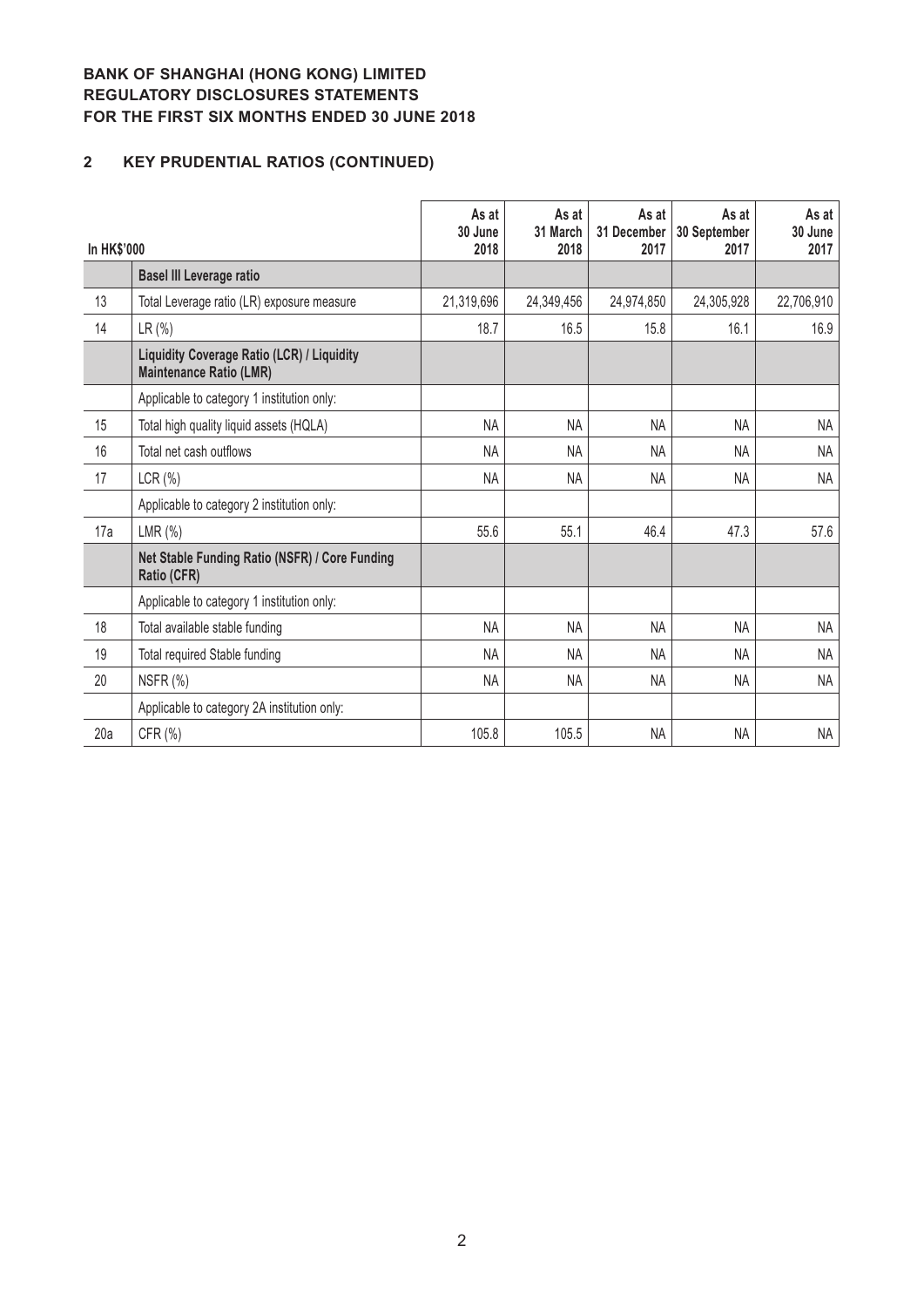#### **3 COMPOSITION OF CAPITAL**

#### **(a) Financial Statements and Regulatory Scope of Consolidation**

Capital adequacy ratios were calculated in accordance with the Capital Rules issued by the HKMA. The basis of consolidation for regulatory reporting purposes is different from the basis of consolidation for accounting purposes. As specified in a notice from the HKMA in accordance with Section 3C of the Capital Rules, the Company is only required to calculate capital adequacy ratio on an unconsolidated basis. Subsidiaries not included in consolidation for regulatory reporting purposes are companies that are authorised and supervised by a regulator and are subject to supervisory arrangements regarding the maintenance of adequate capital to support business activities comparable to those prescribed for authorized institutions under the Capital Rules and the Banking Ordinance. Details of subsidiaries that are not included in consolidation for regulatory reporting purposes are as follows:

| Name of companies                                                                         | <b>Principal activities</b>                     | <b>Total assets</b><br>as at<br>30 June 2018<br><b>HK\$'000</b> | <b>Total equity</b><br>as at<br>30 June 2018<br><b>HK\$'000</b> |
|-------------------------------------------------------------------------------------------|-------------------------------------------------|-----------------------------------------------------------------|-----------------------------------------------------------------|
|                                                                                           |                                                 |                                                                 |                                                                 |
| <b>BOSC International Company Limited</b>                                                 | Corporate finance                               | 875,062                                                         | 810,305                                                         |
| <b>BOSC International Securities Limited</b>                                              | Securities brokerage                            | 9,998                                                           | 9,984                                                           |
| <b>BOSC International Asset Management Limited</b>                                        | Asset management                                | 5,000                                                           | 4,984                                                           |
| <b>BOSC International Capital Limited</b>                                                 | Corporate finance                               | 10,000                                                          | 9,984                                                           |
| <b>BOSC</b> International Investment Limited                                              | Investment trading                              | 3,953,991                                                       | (48, 761)                                                       |
| BOSC International (Shenzhen) Company Limited                                             | Corporate advisory                              | 430,799                                                         | 245,319                                                         |
| BOSC International Advisory (Shenzhen) Company<br>Limited                                 | Corporate advisory                              | 183,610                                                         | 22,897                                                          |
| <b>BOSC International Equity Investment Fund</b><br>Management (Shenzhen) Company Limited | Fund management                                 | 11,217                                                          | 8,487                                                           |
| BOSC International Investment (Shenzhen) Company<br>Limited                               | Investment trading                              | 92                                                              | (27)                                                            |
| <b>BOSC International (BVI) Limited</b>                                                   | Special purpose entity for<br>financing         | 3,932,081                                                       | 2,702                                                           |
| BOSC International Investment (BVI) Limited                                               | Special purpose entity for<br>business projects | 314                                                             | 1                                                               |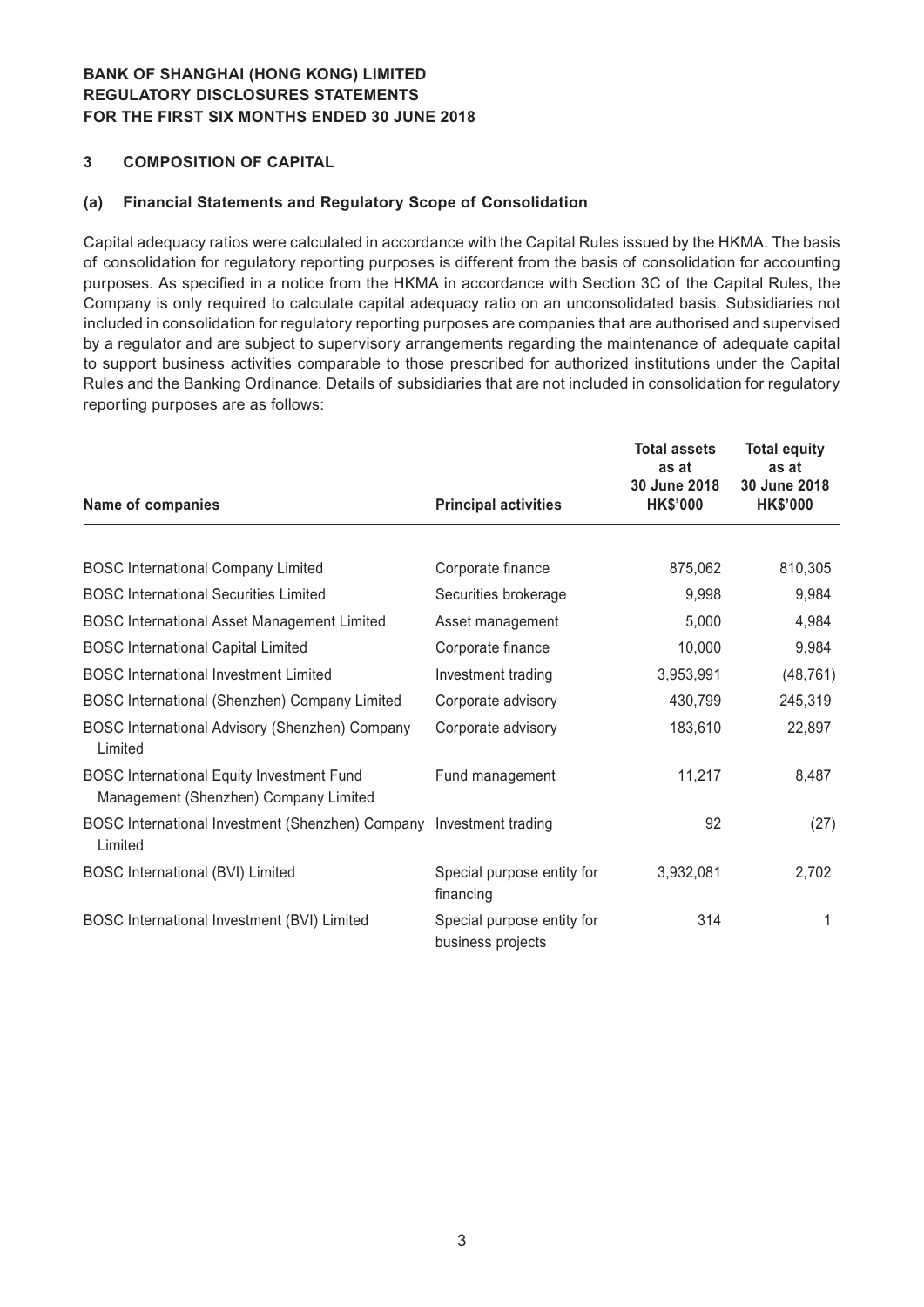## **3 COMPOSITION OF CAPITAL (CONTINUED)**

#### **(b) Capital Adequacy and Reconciliation of Regulatory Capital to the Balance Sheet**

#### **Table 1 : Reconciliation of Regulatory Scope Consolidated Balance Sheet to Capital Components**

|                                                                            | <b>Balance sheet</b><br>as in published<br>disclosure<br>statements | <b>Under</b><br>regulatory<br>scope of<br>consolidation | <b>Cross</b><br>reference<br>to Capital<br><b>Disclosures</b> |
|----------------------------------------------------------------------------|---------------------------------------------------------------------|---------------------------------------------------------|---------------------------------------------------------------|
|                                                                            | As at<br>30 June 2018                                               | As at<br>30 June 2018                                   |                                                               |
|                                                                            | HK\$'000                                                            | HK\$'000                                                |                                                               |
| <b>Assets</b>                                                              |                                                                     |                                                         |                                                               |
| Cash and balances from banks and central bank                              | 353,490                                                             | 85,048                                                  |                                                               |
| Placements with and advances to banks                                      | 1,358,522                                                           | 1,358,518                                               |                                                               |
| of which: collective provision eligible for inclusion in Tier 2<br>capital |                                                                     | 11                                                      | (1)                                                           |
| <b>Trading assets</b>                                                      | 4,869                                                               |                                                         |                                                               |
| Derivative financial assets                                                | 53,379                                                              | 53,379                                                  |                                                               |
| Loans and advances to customers                                            | 15,282,488                                                          | 15,282,488                                              |                                                               |
| of which: collective provision eligible for inclusion in Tier 2<br>capital |                                                                     | 107,428                                                 | (2)                                                           |
| Investment securities                                                      | 7,984,167                                                           | 3,571,449                                               |                                                               |
| Investment in associate                                                    | 1,184                                                               |                                                         |                                                               |
| Investment in subsidiary                                                   |                                                                     | 780,000                                                 |                                                               |
| Property and equipment                                                     | 18,541                                                              | 14,530                                                  |                                                               |
| Intangible assets                                                          | 5,098                                                               | 4,922                                                   | (3)                                                           |
| Deferred tax assets                                                        | 41,141                                                              | 25,719                                                  | (4)                                                           |
| of which: deferred tax liabilities related to intangible assets            |                                                                     | 663                                                     | (5)                                                           |
| Other assets                                                               | 412,377                                                             | 178,425                                                 |                                                               |
| <b>Total assets</b>                                                        | 25,515,256                                                          | 21,354,478                                              |                                                               |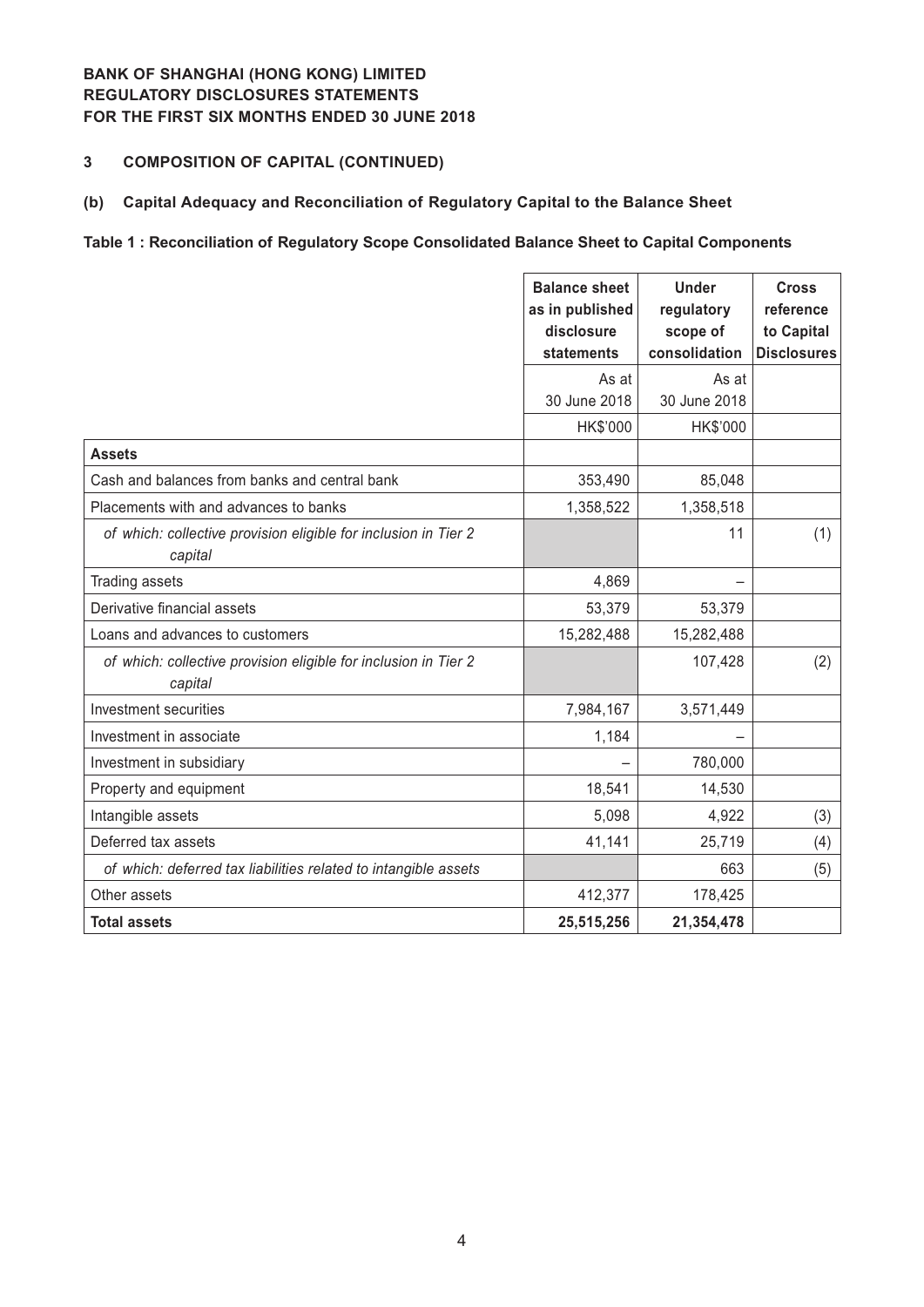## **3 COMPOSITION OF CAPITAL (CONTINUED)**

### **(b) Capital Adequacy and Reconciliation of Regulatory Capital to the Balance Sheet (continued)**

#### **Table 1 : Reconciliation of Regulatory Scope Consolidated Balance Sheet to Capital Components (continued)**

|                                                                            | <b>Balance sheet</b><br>as in published<br>disclosure<br>statements | <b>Under</b><br>regulatory<br>scope of<br>consolidation | <b>Cross</b><br>reference<br>to Capital<br><b>Disclosures</b> |
|----------------------------------------------------------------------------|---------------------------------------------------------------------|---------------------------------------------------------|---------------------------------------------------------------|
|                                                                            | As at<br>30 June 2018                                               | As at<br>30 June 2018                                   |                                                               |
|                                                                            | HK\$'000                                                            | HK\$'000                                                |                                                               |
| <b>Liabilities</b>                                                         |                                                                     |                                                         |                                                               |
| Deposits from customers                                                    | 9,121,697                                                           | 9,176,683                                               |                                                               |
| Deposits from banks                                                        | 3,281,056                                                           | 3,281,056                                               |                                                               |
| <b>Trading liabilities</b>                                                 | 167                                                                 |                                                         |                                                               |
| Derivative financial liabilities                                           | 130,974                                                             | 130,974                                                 |                                                               |
| Certificates of deposit and other debt securities issued                   | 8,053,069                                                           | 4,149,860                                               |                                                               |
| Current tax payable                                                        | 37,216                                                              | 18,664                                                  |                                                               |
| Other liabilities                                                          | 477,503                                                             | 174,701                                                 |                                                               |
| of which: collective provision eligible for inclusion in Tier 2<br>capital |                                                                     | 4,114                                                   | (6)                                                           |
| <b>Total liabilities</b>                                                   | 21,101,682                                                          | 16,931,938                                              |                                                               |
| <b>Equity</b>                                                              |                                                                     |                                                         |                                                               |
| Share capital                                                              | 4,000,000                                                           | 4,000,000                                               | (7)                                                           |
| Retained profits                                                           | 485,681                                                             | 412,594                                                 | (8)                                                           |
| Other reserves                                                             | (72, 107)                                                           | 9,946                                                   | (9)                                                           |
| of which: regulatory reserves                                              |                                                                     | 49,131                                                  | (10)                                                          |
| <b>Total equity</b>                                                        | 4,413,574                                                           | 4,422,540                                               |                                                               |
| <b>Total equity and liabilities</b>                                        | 25,515,256                                                          | 21,354,478                                              |                                                               |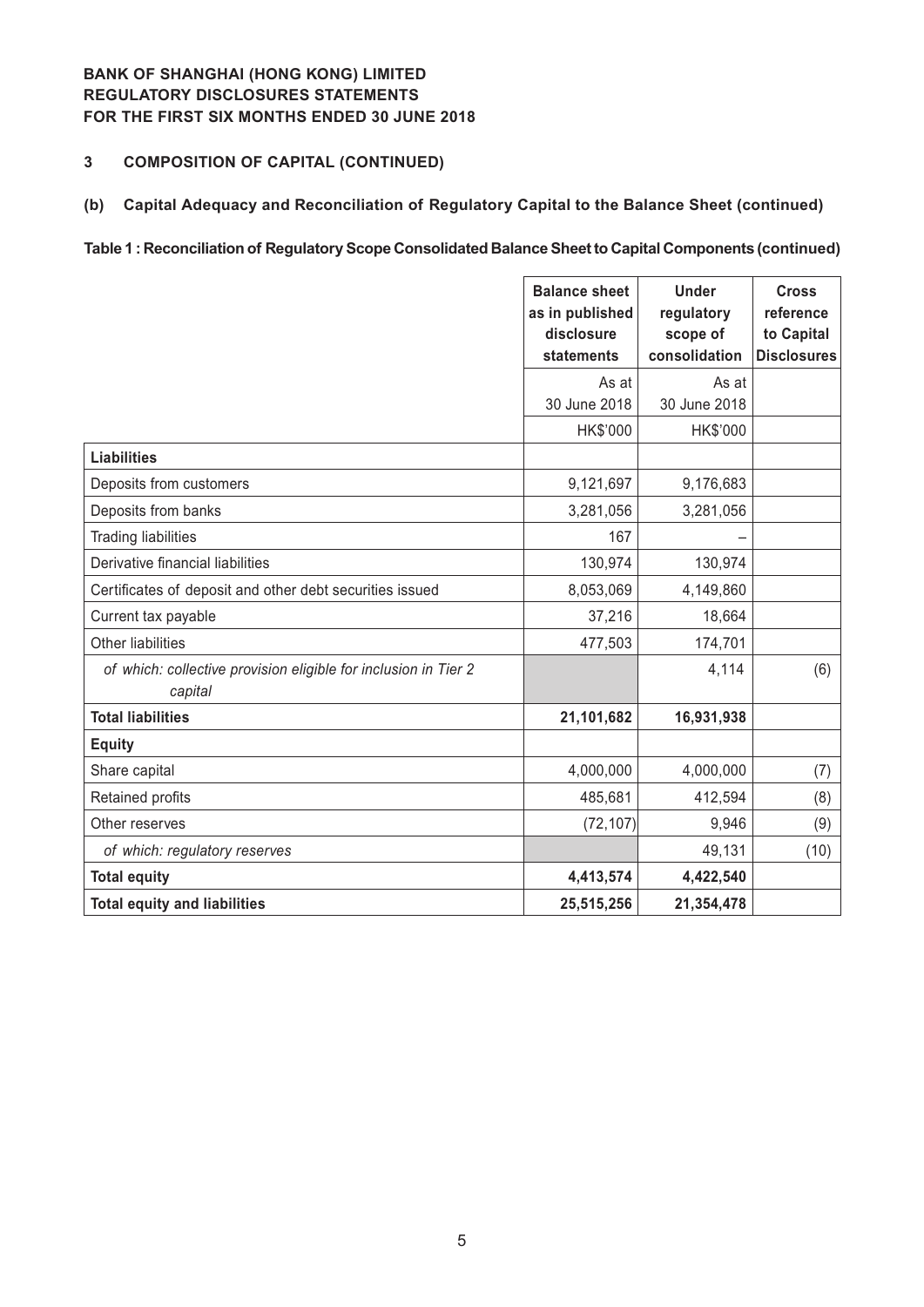## **3 COMPOSITION OF CAPITAL (CONTINUED)**

### **(b) Capital Adequacy and Reconciliation of Regulatory Capital to the Balance Sheet (continued)**

#### **Table 2 : Capital Disclosures**

|                                               | (a)             | (b)                                                                                                                          |
|-----------------------------------------------|-----------------|------------------------------------------------------------------------------------------------------------------------------|
|                                               | <b>HK\$'000</b> | Source based<br>on reference<br>numbers/letters<br>of the balance<br>sheet under the<br>regulatory scope<br>of consolidation |
| <b>CET1 capital: instruments and reserves</b> |                 |                                                                                                                              |

|    | UETT GARRICH, MISHAMMENIS AND TESERVES                                                                                                                                                     |                          |                |  |  |
|----|--------------------------------------------------------------------------------------------------------------------------------------------------------------------------------------------|--------------------------|----------------|--|--|
| 1  | Directly issued qualifying CET1 capital instruments plus any related share premium                                                                                                         | 4,000,000                | (7)            |  |  |
| 2  | Retained earnings                                                                                                                                                                          | 412,594                  | (8)            |  |  |
| 3  | Disclosed reserves                                                                                                                                                                         | 9,946                    | (9)            |  |  |
| 4  | Directly issued capital subject to phase-out arrangements from CET1 (only applicable to non-joint stock<br>companies)                                                                      | Not applicable           | Not applicable |  |  |
| 5  | Minority interests arising from CET1 capital instruments issued by consolidated bank subsidiaries and<br>held by third parties (amount allowed in CET1 capital of the consolidation group) |                          |                |  |  |
| 6  | CET1 capital before regulatory adjustments                                                                                                                                                 | 4,422,540                |                |  |  |
|    | <b>CET1 capital: regulatory deductions</b>                                                                                                                                                 |                          |                |  |  |
| 7  | Valuation adjustments                                                                                                                                                                      | -                        |                |  |  |
| 8  | Goodwill (net of associated deferred tax liabilities)                                                                                                                                      |                          |                |  |  |
| 9  | Other intangible assets (net of associated deferred tax liabilities)                                                                                                                       | 4,259                    | $(3)-(5)$      |  |  |
| 10 | Deferred tax assets (net of associated deferred tax liabilities)                                                                                                                           | 26,382                   | $(4)+(5)$      |  |  |
| 11 | Cash flow hedge reserve                                                                                                                                                                    | -                        |                |  |  |
| 12 | Excess of total EL amount over total eligible provisions under the IRB approach                                                                                                            |                          |                |  |  |
| 13 | Credit-enhancing interest-only strip, and any gain-on-sale and other increase in the CET1 capital arising<br>from securitization transactions                                              |                          |                |  |  |
| 14 | Gains and losses due to changes in own credit risk on fair valued liabilities                                                                                                              |                          |                |  |  |
| 15 | Defined benefit pension fund net assets (net of associated deferred tax liabilities)                                                                                                       |                          |                |  |  |
| 16 | Investments in own CET1 capital instruments (if not already netted off paid-in capital on reported<br>balance sheet)                                                                       |                          |                |  |  |
| 17 | Reciprocal cross-holdings in CET1 capital instruments                                                                                                                                      | $\overline{\phantom{0}}$ |                |  |  |
| 18 | Insignificant capital investments in CET1 capital instruments issued by financial sector entities that are<br>outside the scope of regulatory consolidation (amount above 10% threshold)   |                          |                |  |  |
| 19 | Significant capital investments in CET1 capital instruments issued by financial sector entities that are<br>outside the scope of regulatory consolidation (amount above 10% threshold)     | 353,716                  |                |  |  |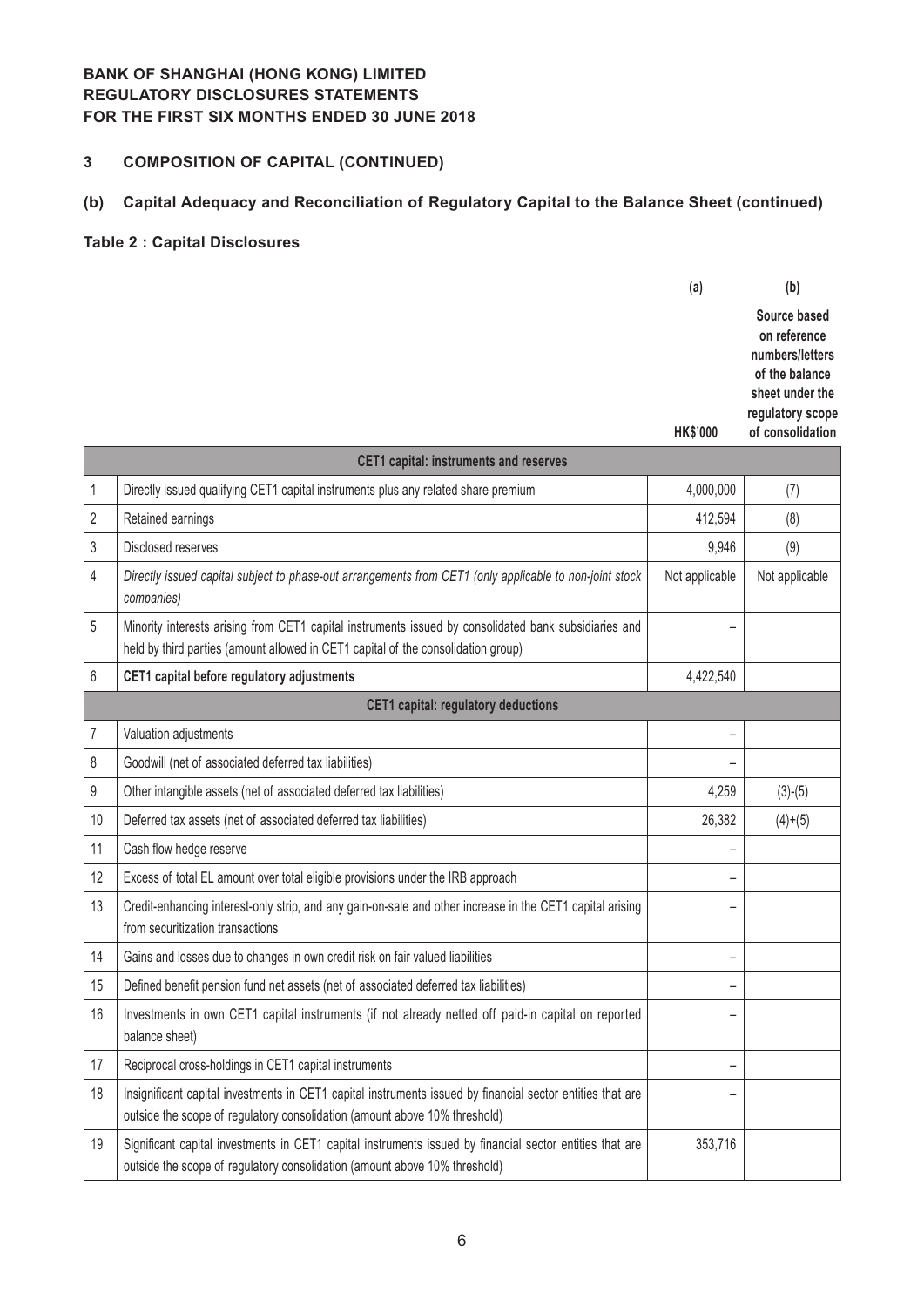# **3 COMPOSITION OF CAPITAL (CONTINUED)**

# **(b) Capital Adequacy and Reconciliation of Regulatory Capital to the Balance Sheet (continued)**

|                 |                                                                                                                                          | (a)                      | (b)                                                                                                                          |
|-----------------|------------------------------------------------------------------------------------------------------------------------------------------|--------------------------|------------------------------------------------------------------------------------------------------------------------------|
|                 |                                                                                                                                          | <b>HK\$'000</b>          | Source based<br>on reference<br>numbers/letters<br>of the balance<br>sheet under the<br>regulatory scope<br>of consolidation |
| 20              | Mortgage servicing rights (net of associated deferred tax liabilities)                                                                   | Not applicable           | Not applicable                                                                                                               |
| 21              | Deferred tax assets arising from temporary differences (net of associated deferred tax liabilities)                                      | Not applicable           | Not applicable                                                                                                               |
| 22              | Amount exceeding the 15% threshold                                                                                                       | Not applicable           | Not applicable                                                                                                               |
| 23              | of which: significant investments in the ordinary share of financial sector entities                                                     | Not applicable           | Not applicable                                                                                                               |
| 24              | of which: mortgage servicing rights                                                                                                      | Not applicable           | Not applicable                                                                                                               |
| 25              | of which: deferred tax assets arising from temporary differences                                                                         | Not applicable           | Not applicable                                                                                                               |
| 26              | National specific regulatory adjustments applied to CET1 capital                                                                         | 49,131                   |                                                                                                                              |
| 26a             | Cumulative fair value gains arising from the revaluation of land and buildings (own-use and investment<br>properties)                    |                          |                                                                                                                              |
| 26 <sub>b</sub> | Regulatory reserve for general banking risks                                                                                             | 49,131                   | (10)                                                                                                                         |
| 26c             | Securitization exposures specified in a notice given by the MA                                                                           |                          |                                                                                                                              |
| 26d             | Cumulative losses below depreciated cost arising from the institution's holdings of land and buildings                                   | $\overline{\phantom{0}}$ |                                                                                                                              |
| 26e             | Capital shortfall of regulated non-bank subsidiaries                                                                                     | -                        |                                                                                                                              |
| 26f             | Capital investment in a connected company which is a commercial entity (amount above 15% of the<br>reporting institution's capital base) | -                        |                                                                                                                              |
| 27              | Regulatory deductions applied to CET1 capital due to insufficient AT1 capital and Tier 2 capital to cover<br>deductions                  | -                        |                                                                                                                              |
| 28              | Total regulatory deductions to CET1 capital                                                                                              | 433,488                  |                                                                                                                              |
| 29              | <b>CET1</b> capital                                                                                                                      | 3,989,052                |                                                                                                                              |
|                 | AT1 capital: instruments                                                                                                                 |                          |                                                                                                                              |
| 30              | Qualifying AT1 capital instruments plus any related share premium                                                                        | -                        |                                                                                                                              |
| 31              | of which: classified as equity under applicable accounting standards                                                                     | -                        |                                                                                                                              |
| 32              | of which: classified as liabilities under applicable accounting standards                                                                | $\overline{\phantom{0}}$ |                                                                                                                              |
| 33              | Capital instruments subject to phase-out arrangements from AT1 capital                                                                   | -                        |                                                                                                                              |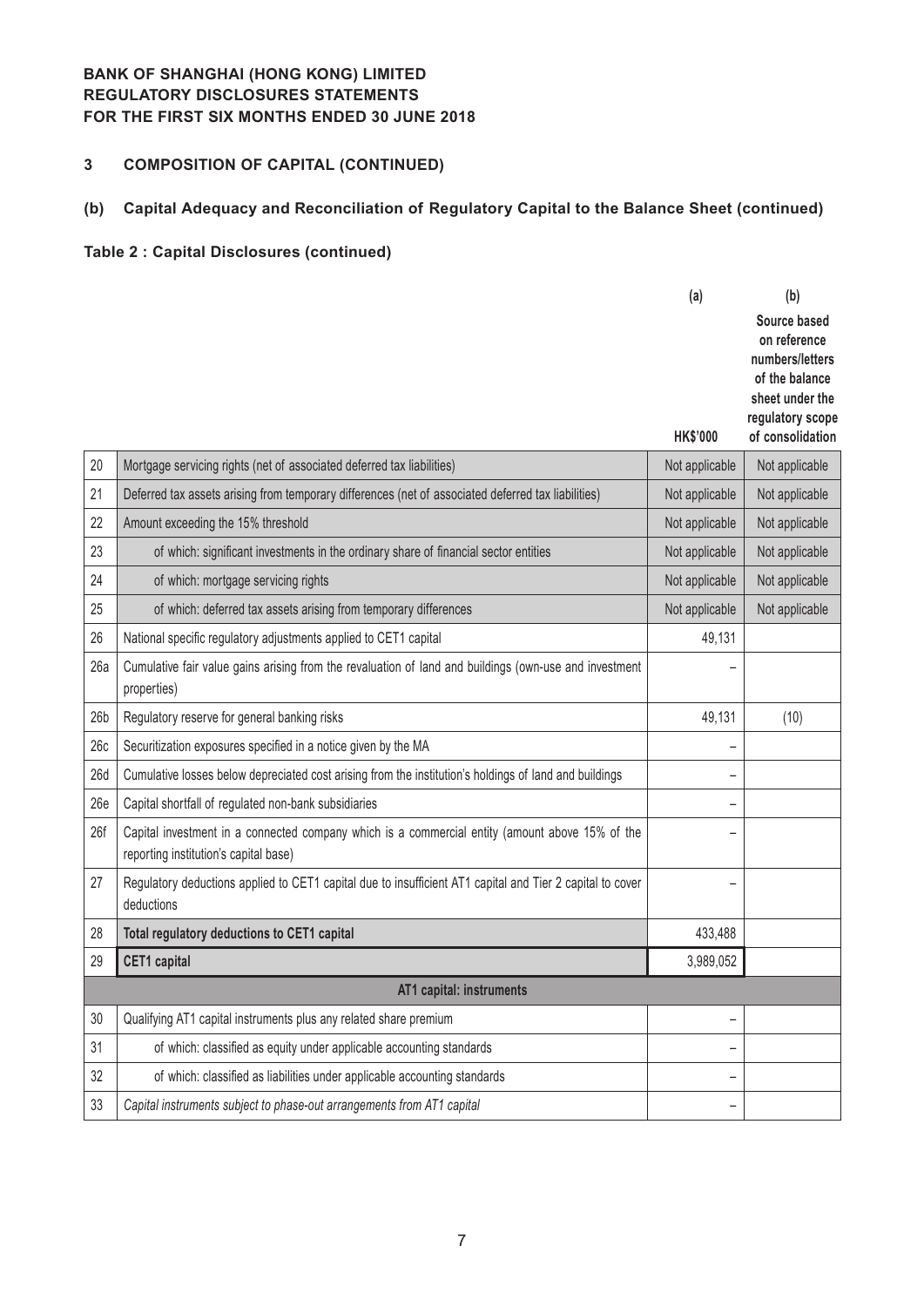# **3 COMPOSITION OF CAPITAL (CONTINUED)**

# **(b) Capital Adequacy and Reconciliation of Regulatory Capital to the Balance Sheet (continued)**

|    |                                                                                                                                                                                         | (a)             | (b)                                                                                                                          |
|----|-----------------------------------------------------------------------------------------------------------------------------------------------------------------------------------------|-----------------|------------------------------------------------------------------------------------------------------------------------------|
|    |                                                                                                                                                                                         | <b>HK\$'000</b> | Source based<br>on reference<br>numbers/letters<br>of the balance<br>sheet under the<br>regulatory scope<br>of consolidation |
| 34 | AT1 capital instruments issued by consolidated bank subsidiaries and held by third parties (amount                                                                                      |                 |                                                                                                                              |
|    | allowed in AT1 capital of the consolidation group)                                                                                                                                      |                 |                                                                                                                              |
| 35 | of which: AT1 capital instruments issued by subsidiaries subject to phase-out arrangements                                                                                              | -               |                                                                                                                              |
| 36 | AT1 capital before regulatory deductions                                                                                                                                                | -               |                                                                                                                              |
|    | AT1 capital: regulatory deductions                                                                                                                                                      |                 |                                                                                                                              |
| 37 | Investments in own AT1 capital instruments                                                                                                                                              | -               |                                                                                                                              |
| 38 | Reciprocal cross-holdings in AT1 capital instruments                                                                                                                                    | -               |                                                                                                                              |
| 39 | Insignificant capital investments in AT1 capital instruments issued by financial sector entities that are<br>outside the scope of regulatory consolidation (amount above 10% threshold) | -               |                                                                                                                              |
| 40 | Significant capital investments in AT1 capital instruments issued by financial sector entities that are<br>outside the scope of regulatory consolidation                                | -               |                                                                                                                              |
| 41 | National specific regulatory adjustments applied to AT1 capital                                                                                                                         | -               |                                                                                                                              |
| 42 | Regulatory deductions applied to AT1 capital due to insufficient Tier 2 capital to cover deductions                                                                                     | -               |                                                                                                                              |
| 43 | Total regulatory deductions to AT1 capital                                                                                                                                              | -               |                                                                                                                              |
| 44 | AT1 capital                                                                                                                                                                             |                 |                                                                                                                              |
| 45 | Tier 1 capital (T1 = CET1 + AT1)                                                                                                                                                        | 3,989,052       |                                                                                                                              |
|    | Tier 2 capital: instruments and provisions                                                                                                                                              |                 |                                                                                                                              |
| 46 | Qualifying Tier 2 capital instruments plus any related share premium                                                                                                                    | -               |                                                                                                                              |
| 47 | Capital instruments subject to phase-out arrangements from Tier 2 capital                                                                                                               | -               |                                                                                                                              |
| 48 | Tier 2 capital instruments issued by consolidated bank subsidiaries and held by third parties (amount<br>allowed in Tier 2 capital of the consolidation group)                          |                 |                                                                                                                              |
| 49 | of which: capital instruments issued by subsidiaries subject to phase-out arrangements                                                                                                  | -               |                                                                                                                              |
| 50 | Collective provisions and regulatory reserve for general banking risks eligible for inclusion in Tier 2<br>capital                                                                      | 160,684         | $(1)+(2)+(6)+(10)$                                                                                                           |
| 51 | Tier 2 capital before regulatory deductions                                                                                                                                             | 160,684         |                                                                                                                              |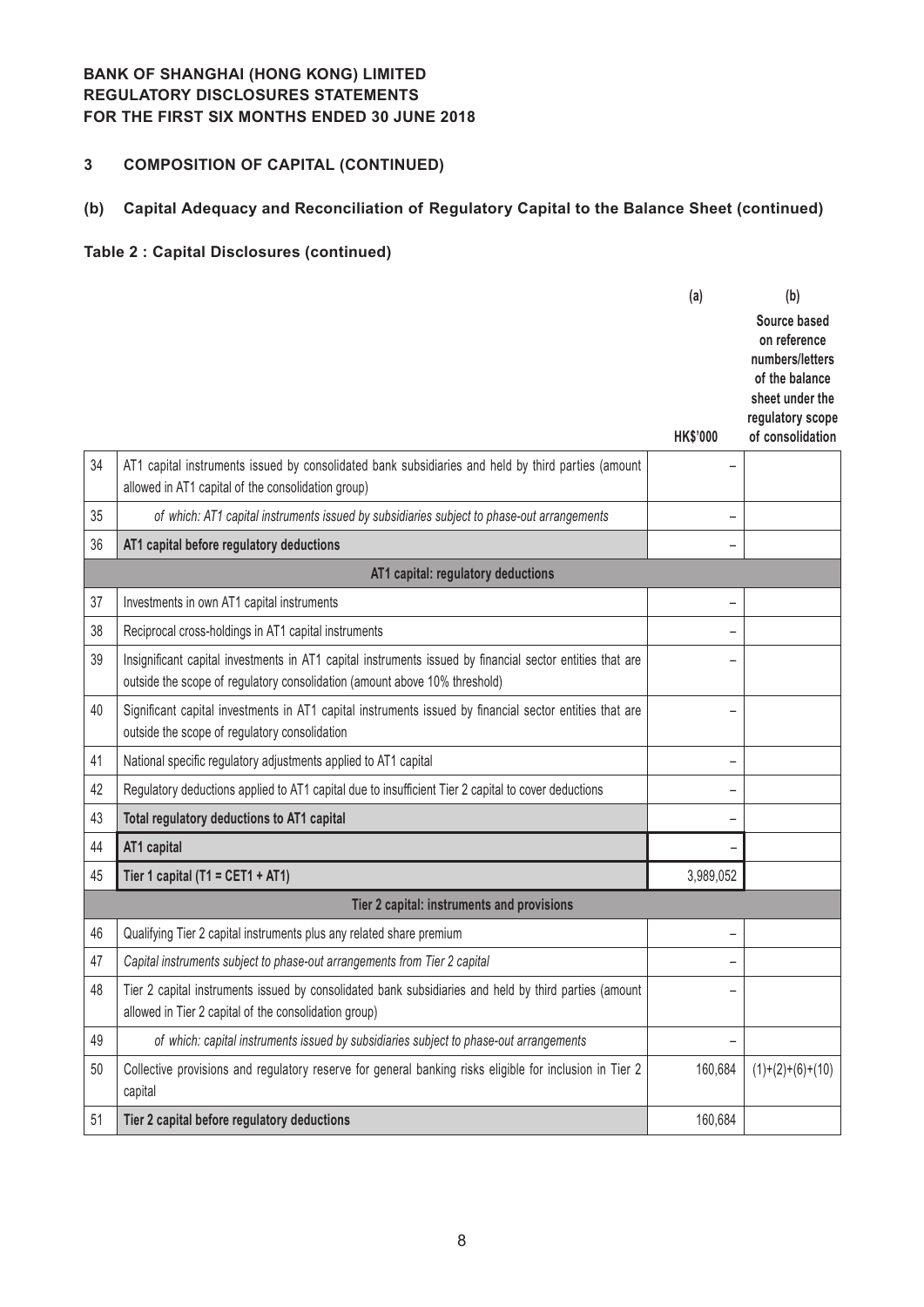# **3 COMPOSITION OF CAPITAL (CONTINUED)**

# **(b) Capital Adequacy and Reconciliation of Regulatory Capital to the Balance Sheet (continued)**

|     |                                                                                                                                                                                               | (a)             | (b)                                                               |
|-----|-----------------------------------------------------------------------------------------------------------------------------------------------------------------------------------------------|-----------------|-------------------------------------------------------------------|
|     |                                                                                                                                                                                               |                 | Source based<br>on reference<br>numbers/letters<br>of the balance |
|     |                                                                                                                                                                                               |                 | sheet under the                                                   |
|     |                                                                                                                                                                                               | <b>HK\$'000</b> | regulatory scope<br>of consolidation                              |
|     | Tier 2 capital: regulatory deductions                                                                                                                                                         |                 |                                                                   |
| 52  | Investments in own Tier 2 capital instruments                                                                                                                                                 | -               |                                                                   |
| 53  | Reciprocal cross-holdings in Tier 2 capital instruments                                                                                                                                       |                 |                                                                   |
| 54  | Insignificant capital investments in Tier 2 capital instruments issued by financial sector entities that are<br>outside the scope of regulatory consolidation (amount above 10% threshold)    |                 |                                                                   |
| 55  | Significant capital investments in Tier 2 capital instruments issued by financial sector entities that are<br>outside the scope of regulatory consolidation (net of eligible short positions) |                 |                                                                   |
| 56  | National specific regulatory adjustments applied to Tier 2 capital                                                                                                                            | -               |                                                                   |
| 56a | Add back of cumulative fair value gains arising from the revaluation of land and buildings (own-use and<br>investment properties) eligible for inclusion in Tier 2 capital                    |                 |                                                                   |
| 57  | Total regulatory adjustments to Tier 2 capital                                                                                                                                                |                 |                                                                   |
| 58  | Tier 2 capital (T2)                                                                                                                                                                           | 160,684         |                                                                   |
| 59  | Total regulatory capital (TC = T1 + T2)                                                                                                                                                       | 4,149,736       |                                                                   |
| 60  | <b>Total RWA</b>                                                                                                                                                                              | 16,471,672      |                                                                   |
|     | Capital ratios (as a percentage of RWA)                                                                                                                                                       |                 |                                                                   |
| 61  | <b>CET1</b> capital ratio                                                                                                                                                                     | 24.2%           |                                                                   |
| 62  | Tier 1 capital ratio                                                                                                                                                                          | 24.2%           |                                                                   |
| 63  | <b>Total capital ratio</b>                                                                                                                                                                    | 25.2%           |                                                                   |
| 64  | Institution-specific buffer requirement (capital conservation buffer plus countercyclical capital<br>buffer plus higher loss absorbency requirements)                                         | 2.640%          |                                                                   |
| 65  | of which: capital conservation buffer requirement                                                                                                                                             | 1.875%          |                                                                   |
| 66  | of which: bank specific countercyclical capital buffer requirement                                                                                                                            | 0.765%          |                                                                   |
| 67  | of which: higher loss absorbency requirement                                                                                                                                                  | $0.00\%$        |                                                                   |
| 68  | CET1 (as a percentage of RWA) available after meeting minimum capital requirements                                                                                                            | 17.2%           |                                                                   |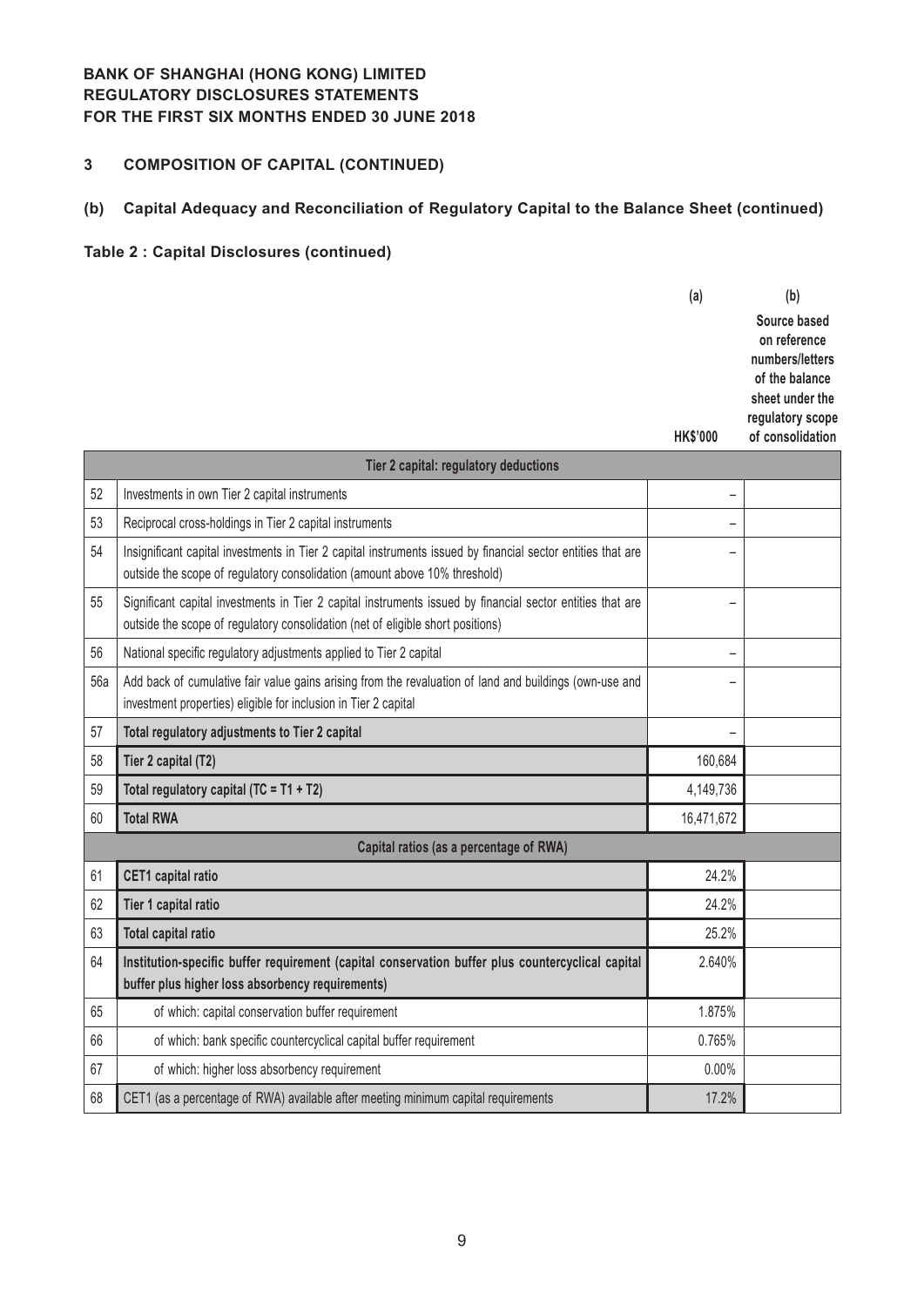# **3 COMPOSITION OF CAPITAL (CONTINUED)**

# **(b) Capital Adequacy and Reconciliation of Regulatory Capital to the Balance Sheet (continued)**

|    |                                                                                                                                                                                        | (a)             | (b)                                  |
|----|----------------------------------------------------------------------------------------------------------------------------------------------------------------------------------------|-----------------|--------------------------------------|
|    |                                                                                                                                                                                        |                 | Source based<br>on reference         |
|    |                                                                                                                                                                                        |                 | numbers/letters<br>of the balance    |
|    |                                                                                                                                                                                        |                 | sheet under the                      |
|    |                                                                                                                                                                                        | <b>HK\$'000</b> | regulatory scope<br>of consolidation |
|    | National minima (if different from Basel 3 minimum)                                                                                                                                    |                 |                                      |
| 69 | National CET1 minimum ratio                                                                                                                                                            | Not applicable  | Not applicable                       |
| 70 | National Tier 1 minimum ratio                                                                                                                                                          | Not applicable  | Not applicable                       |
| 71 | National Total capital minimum ratio                                                                                                                                                   | Not applicable  | Not applicable                       |
|    | Amounts below the thresholds for deduction (before risk weighting)                                                                                                                     |                 |                                      |
| 72 | Insignificant capital investments in CET1, AT1 and Tier 2 capital instruments issued by financial sector<br>entities that are outside the scope of regulatory consolidation            |                 |                                      |
| 73 | Significant capital investments in CET1 capital instruments issued by financial sector entities that are<br>outside the scope of regulatory consolidation                              | 434,276         |                                      |
| 74 | Mortgage servicing rights (net of associated deferred tax liabilities)                                                                                                                 | Not applicable  | Not applicable                       |
| 75 | Deferred tax assets arising from temporary differences (net of associated deferred tax liabilities)                                                                                    | Not applicable  | Not applicable                       |
|    | Applicable caps on the inclusion of provisions in Tier 2 capital                                                                                                                       |                 |                                      |
| 76 | Provisions eligible for inclusion in Tier 2 in respect of exposures subject to the BSC approach, or the<br>STC approach and SEC-ERBA, SEC-SA and SEC-FBA (prior to application of cap) | 160,684         |                                      |
| 77 | Cap on inclusion of provisions in Tier 2 under the BSC approach, or the STC approach, and SEC-ERBA,<br>SEC-SA and SEC-FBA                                                              | 184,609         |                                      |
| 78 | Provisions eligible for inclusion in Tier 2 in respect of exposures subject to the IRB approach and<br>SEC-IRBA (prior to application of cap)                                          |                 |                                      |
| 79 | Cap for inclusion of provisions in Tier 2 under the IRB approach and SEC-IRBA                                                                                                          | -               |                                      |
|    | Capital instruments subject to phase-out arrangements<br>(only applicable between 1 Jan 2018 and 1 Jan 2022)                                                                           |                 |                                      |
| 80 | Current cap on CET1 capital instruments subject to phase-out arrangements                                                                                                              | Not applicable  | Not applicable                       |
| 81 | Amount excluded from CET1 due to cap (excess over cap after redemptions and maturities)                                                                                                | Not applicable  | Not applicable                       |
| 82 | Current cap on AT1 capital instruments subject to phase-out arrangements                                                                                                               | -               |                                      |
| 83 | Amount excluded from AT1 capital due to cap (excess over cap after redemptions and maturities)                                                                                         |                 |                                      |
| 84 | Current cap on Tier 2 capital instruments subject to phase-out arrangements                                                                                                            |                 |                                      |
| 85 | Amount excluded from Tier 2 capital due to cap (excess over cap after redemptions and maturities)                                                                                      | -               |                                      |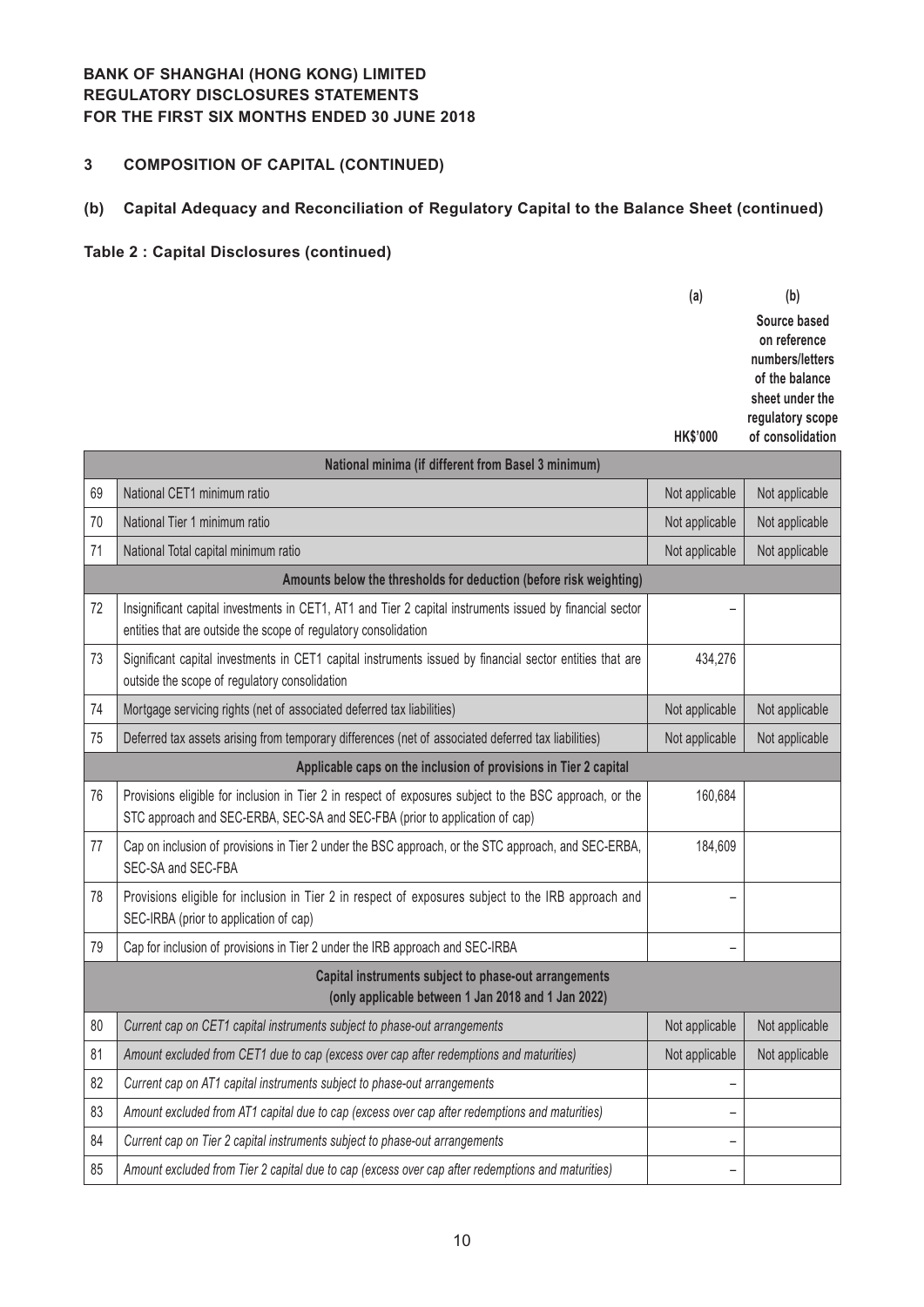# **3 COMPOSITION OF CAPITAL (CONTINUED)**

### **(b) Capital Adequacy and Reconciliation of Regulatory Capital to the Balance Sheet (continued)**

#### **Notes to the Table 2:**

Elements where a more conservative definition has been applied in the BCR relative to that set out in Basel III capital standards:

| <b>Row</b><br>No. | <b>Description</b>                                                                                                                                                                                                                                                                                                                                                                                                                                                                                                                                                                                                                                                                                                                                                                                                                                                                                                                                                                                                                                                                                                                                                                                                                                                                                         | Hong Kong basis | <b>Basel III basis</b> |  |  |
|-------------------|------------------------------------------------------------------------------------------------------------------------------------------------------------------------------------------------------------------------------------------------------------------------------------------------------------------------------------------------------------------------------------------------------------------------------------------------------------------------------------------------------------------------------------------------------------------------------------------------------------------------------------------------------------------------------------------------------------------------------------------------------------------------------------------------------------------------------------------------------------------------------------------------------------------------------------------------------------------------------------------------------------------------------------------------------------------------------------------------------------------------------------------------------------------------------------------------------------------------------------------------------------------------------------------------------------|-----------------|------------------------|--|--|
|                   | Other intangible assets (net of associated deferred<br>tax liabilities)                                                                                                                                                                                                                                                                                                                                                                                                                                                                                                                                                                                                                                                                                                                                                                                                                                                                                                                                                                                                                                                                                                                                                                                                                                    | 4,259           | 4,259                  |  |  |
| 9                 | Explanation<br>As set out in paragraph 87 of the Basel III text issued by the Basel Committee (December<br>2010), mortgage servicing rights ("MSRs") may be given limited recognition in CET1 capital<br>(and hence be excluded from deduction from CET1 capital up to the specified threshold). In<br>Hong Kong, an AI is required to follow the accounting treatment of including MSRs as part of<br>intangible assets reported in the AI's financial statements and to deduct MSRs in full from<br>CET1 capital. Therefore, the amount to be deducted as reported in row 9 may be greater than<br>that required under Basel III. The amount reported under the column "Basel III basis" in this<br>box represents the amount reported in row 9 (i.e. the amount reported under the "Hong Kong<br>basis") adjusted by reducing the amount of MSRs to be deducted to the extent not in excess<br>of the 10% threshold set for MSRs and the aggregate 15% threshold set for MSRs, DTAs<br>arising from temporary differences and significant investments in CET1 capital instruments<br>issued by financial sector entities (excluding those that are loans, facilities or other credit<br>exposures to connected companies) under Basel III.                                                              |                 |                        |  |  |
|                   | Deferred tax assets (net of associated deferred tax<br>liabilities)                                                                                                                                                                                                                                                                                                                                                                                                                                                                                                                                                                                                                                                                                                                                                                                                                                                                                                                                                                                                                                                                                                                                                                                                                                        | 26,382          |                        |  |  |
| 10                | Explanation<br>As set out in paragraphs 69 and 87 of the Basel III text issued by the Basel Committee<br>(December 2010), DTAs of the bank to be realized are to be deducted, whereas DTAs which<br>relate to temporary differences may be given limited recognition in CET1 capital (and hence<br>be excluded from deduction from CET1 capital up to the specified threshold). In Hong Kong,<br>an AI is required to deduct all DTAs in full, irrespective of their origin, from CET1 capital.<br>Therefore, the amount to be deducted as reported in row 10 may be greater than that<br>required under Basel III. The amount reported under the column "Basel III basis" in this box<br>represents the amount reported in row 10 (i.e. the amount reported under the "Hong Kong<br>basis") adjusted by reducing the amount of DTAs to be deducted which relate to temporary<br>differences to the extent not in excess of the 10% threshold set for DTAs arising from<br>temporary differences and the aggregate 15% threshold set for MSRs, DTAs arising from<br>temporary differences and significant investments in CET1 capital instruments issued by<br>financial sector entities (excluding those that are loans, facilities or other credit exposures to<br>connected companies) under Basel III. |                 |                        |  |  |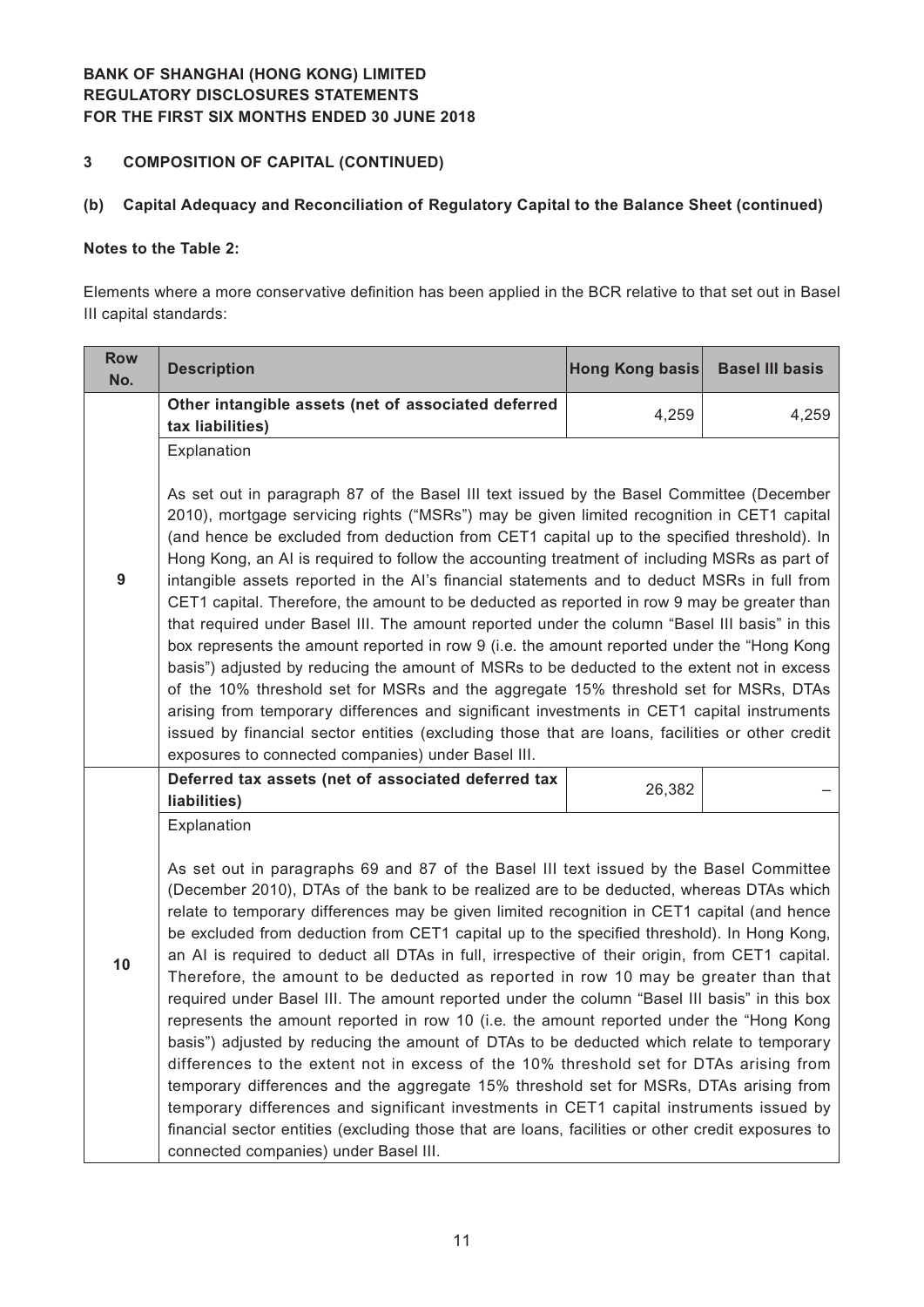# **3 COMPOSITION OF CAPITAL (CONTINUED)**

## **(b) Capital Adequacy and Reconciliation of Regulatory Capital to the Balance Sheet (continued)**

#### **Notes to the Table 2: (continued)**

| <b>Row</b><br>No. | <b>Description</b>                                                                                                                                                                                                                                                                                                                                                                                                                                                                                                                                                                                                                                                                                                                                                                                                                                                                                                                                                                                                                                                                                                                                                                                                                                                                                         | Hong Kong basis | <b>Basel III basis</b> |
|-------------------|------------------------------------------------------------------------------------------------------------------------------------------------------------------------------------------------------------------------------------------------------------------------------------------------------------------------------------------------------------------------------------------------------------------------------------------------------------------------------------------------------------------------------------------------------------------------------------------------------------------------------------------------------------------------------------------------------------------------------------------------------------------------------------------------------------------------------------------------------------------------------------------------------------------------------------------------------------------------------------------------------------------------------------------------------------------------------------------------------------------------------------------------------------------------------------------------------------------------------------------------------------------------------------------------------------|-----------------|------------------------|
|                   | Significant capital investments in CET1 capital<br>instruments issued by financial sector entities that<br>are outside the scope of regulatory consolidation<br>(amount above 10% threshold)                                                                                                                                                                                                                                                                                                                                                                                                                                                                                                                                                                                                                                                                                                                                                                                                                                                                                                                                                                                                                                                                                                               | 353,716         | 345.724                |
| 19                | Explanation<br>For the purpose of determining the total amount of significant capital investments in CET1<br>capital instruments issued by financial sector entities, an AI is required to aggregate any<br>amount of loans, facilities or other credit exposures provided by it to any of its connected<br>companies, where the connected company is a financial sector entity, as if such loans,<br>facilities or other credit exposures were direct holdings, indirect holdings or synthetic holdings<br>of the AI in the capital instruments of the financial sector entity, except where the AI<br>demonstrates to the satisfaction of the MA that any such loan was made, any such facility<br>was granted, or any such other credit exposure was incurred, in the ordinary course of the<br>Al's business. Therefore, the amount to be deducted as reported in row 19 may be greater<br>than that required under Basel III. The amount reported under the column "Basel III basis" in<br>this box represents the amount reported in row 19 (i.e. the amount reported under the "Hong"<br>Kong basis") adjusted by excluding the aggregate amount of loans, facilities or other credit<br>exposures to the AI's connected companies which were subject to deduction under the Hong<br>Kong approach. |                 |                        |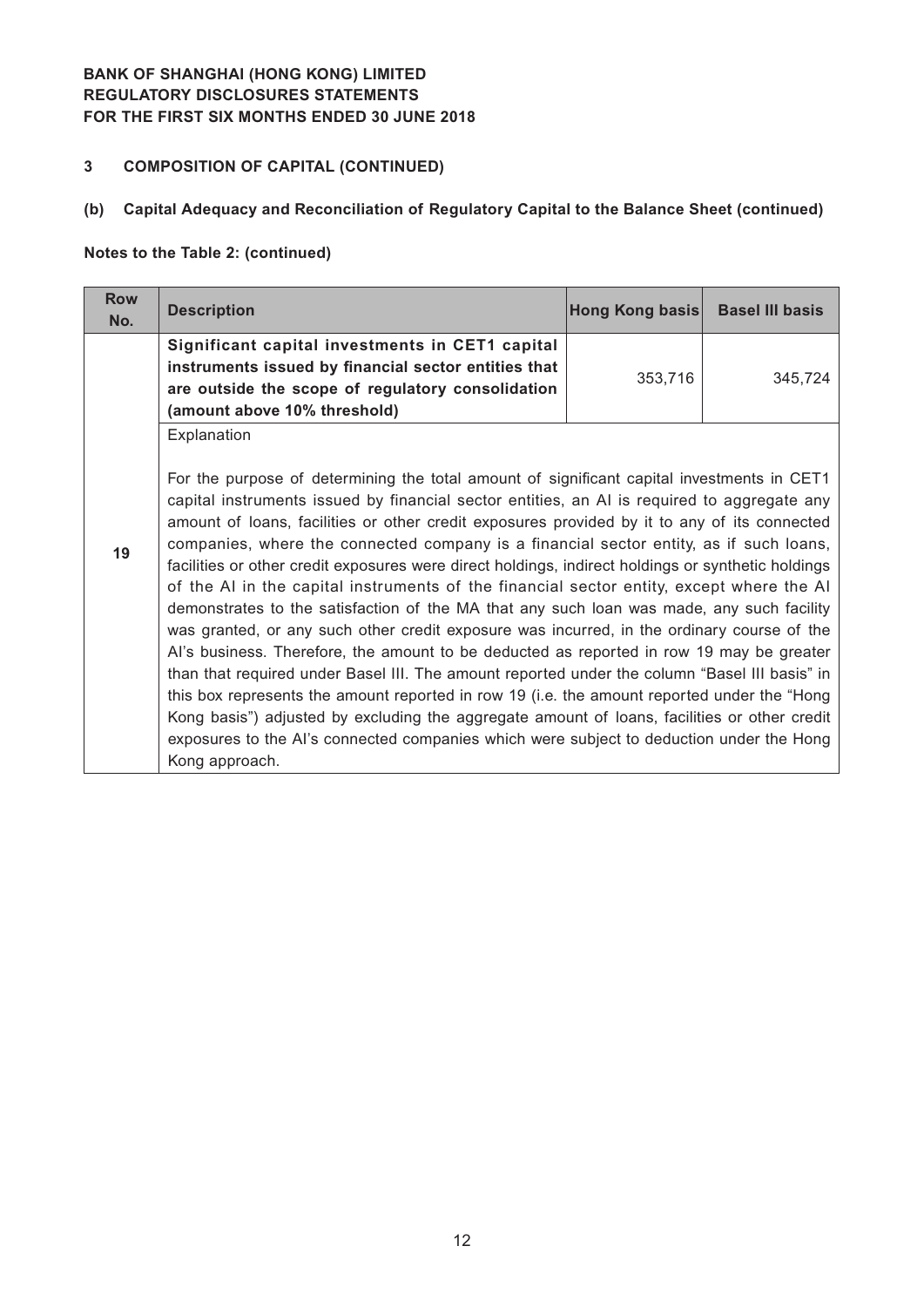# **COMPOSITION OF CAPITAL (CONTINUED)**

#### **(c) Main Features of Capital Instruments**

| 1              | Issuer                                                                                             | Bank of Shanghai (Hong<br>Kong) Limited | Bank of Shanghai (Hong<br>Kong) Limited |
|----------------|----------------------------------------------------------------------------------------------------|-----------------------------------------|-----------------------------------------|
| $\overline{2}$ | Unique identifier (eg CUSIP, ISIN or Bloomberg identifier for private<br>placement)                | <b>NA</b>                               | <b>NA</b>                               |
| 3              | Governing law(s) of the instrument                                                                 | Hong Kong                               | Hong Kong                               |
|                | Regulatory treatment                                                                               |                                         |                                         |
| 4              | <b>Transitional Basel III rules</b>                                                                | Common Equity Tier 1                    | Common Equity Tier 1                    |
| 5              | Post-transitional Basel III rules                                                                  | Common Equity Tier 1                    | Common Equity Tier 1                    |
| 6              | Eligible at solo/group/group & solo                                                                | Solo                                    | Solo                                    |
| 7              | Instrument type (types to be specified by each jurisdiction)                                       | Ordinary shares                         | Ordinary shares                         |
| 8              | Amount recognised in regulatory capital (Currency in million, as of<br>most recent reporting date) | HK\$2,200 million                       | HK\$1,800 million                       |
| 9              | Par value of instrument                                                                            | HK\$10 each                             | RMB10 each                              |
| 10             | Accounting classification                                                                          | Shareholders' equity                    | Shareholders' equity                    |
| 11             | Original date of issuance                                                                          | 12/2/1974                               | 3/1/2014                                |
| 12             | Perpetual or dated                                                                                 | Perpetual                               | Perpetual                               |
| 13             | Original maturity date                                                                             | No maturity                             | No maturity                             |
| 14             | Issuer call subject to prior supervisory approval                                                  | <b>No</b>                               | N <sub>o</sub>                          |
| 15             | Optional call date, contingent call dates and redemption amount                                    | Not applicable                          | Not applicable                          |
| 16             | Subsequent call dates, if applicable                                                               | Not applicable                          | Not applicable                          |
|                | Coupons/dividends                                                                                  |                                         |                                         |
| 17             | Fixed or floating dividend/coupon                                                                  | Floating                                | Floating                                |
| 18             | Coupon rate and any related index                                                                  | Not applicable                          | Not applicable                          |
| 19             | Existence of a dividend stopper                                                                    | <b>No</b>                               | <b>No</b>                               |
| 20             | Fully discretionary, partially discretionary or mandatory                                          | Fully discretionary                     | Fully discretionary                     |
| 21             | Existence of step up or other incentive to redeem                                                  | <b>No</b>                               | No                                      |
| 22             | Noncumulative or cumulative                                                                        | Noncumulative                           | Noncumulative                           |
| 23             | Convertible or non-convertible                                                                     | Non-convertible                         | Non-convertible                         |
| 24             | If convertible, conversion trigger(s)                                                              | Not applicable                          | Not applicable                          |
| 25             | If convertible, fully or partially                                                                 | Not applicable                          | Not applicable                          |
| 26             | If convertible, conversion rate                                                                    | Not applicable                          | Not applicable                          |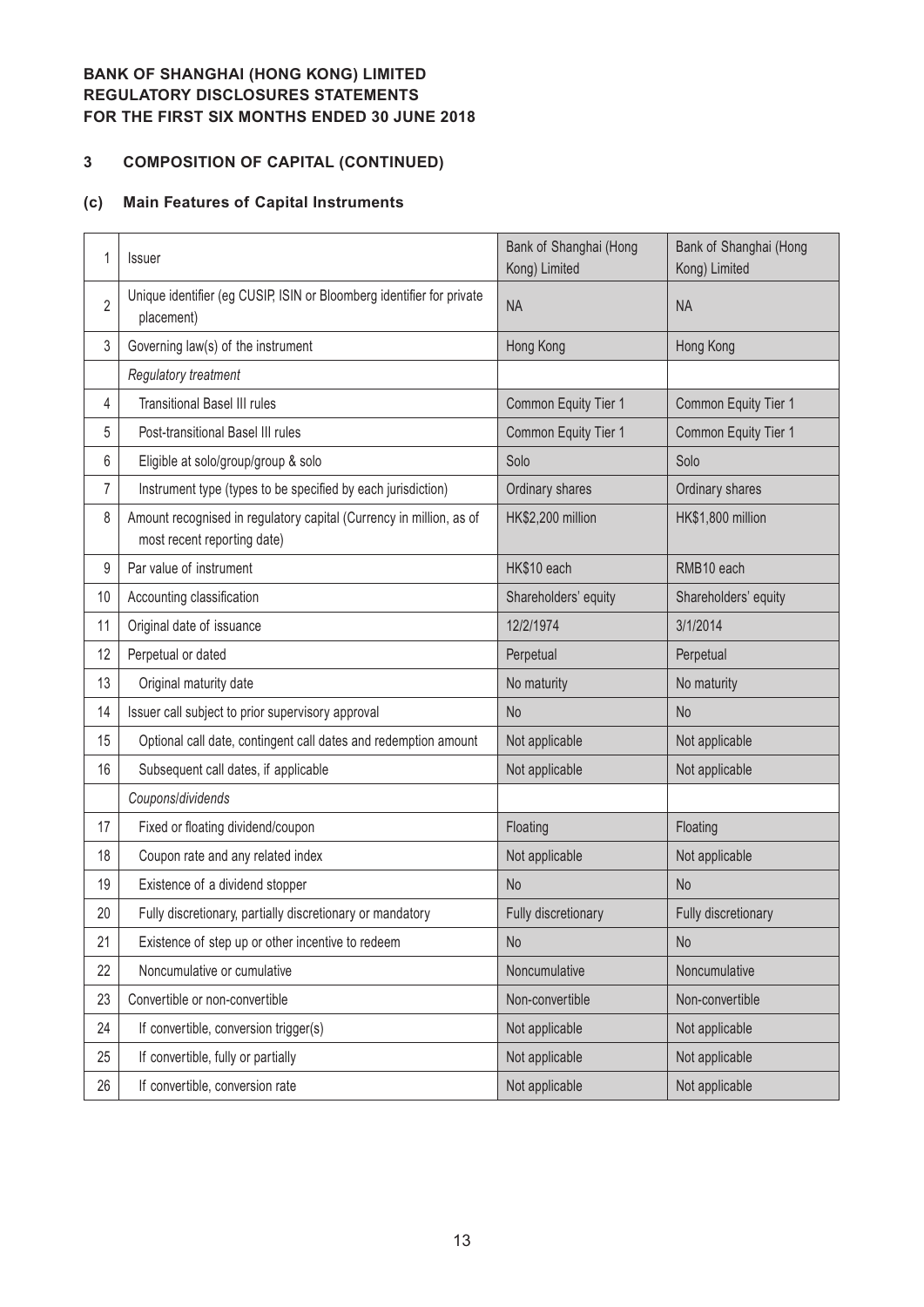## **3 COMPOSITION OF CAPITAL (CONTINUED)**

#### **(c) Main Features of Capital Instruments (continued)**

| 27 | If convertible, mandatory or optional conversion                                                                 | Not applicable | Not applicable |
|----|------------------------------------------------------------------------------------------------------------------|----------------|----------------|
| 28 | If convertible, specify instrument type convertible into                                                         | Not applicable | Not applicable |
| 29 | If convertible, specify issuer of instrument it converts into                                                    | Not applicable | Not applicable |
| 30 | Write-down feature                                                                                               | <b>No</b>      | <b>No</b>      |
| 31 | If write-down, write-down trigger(s)                                                                             | Not applicable | Not applicable |
| 32 | If write-down, full or partial                                                                                   | Not applicable | Not applicable |
| 33 | If write-down, permanent or temporary                                                                            | Not applicable | Not applicable |
| 34 | If temporary write-down, description of write-up mechanism                                                       | Not applicable | Not applicable |
| 35 | Position in subordination hierarchy in liquidation (specify instrument<br>type immediately senior to instrument) | Not applicable | Not applicable |
| 36 | Non-compliant transitioned features                                                                              | <b>No</b>      | N <sub>o</sub> |
| 37 | If yes, specify non-compliant features                                                                           | Not applicable | Not applicable |

#### **4 LEVERAGE RATIO**

### **(a) Components of Leverage ratio**

#### **Leverage Ratio Disclosure Template**

|                |                                                                                                                                             | As at<br>30 June 2018 | As at<br>31 March 2018 |
|----------------|---------------------------------------------------------------------------------------------------------------------------------------------|-----------------------|------------------------|
|                | <b>Item</b>                                                                                                                                 | <b>HK\$'000</b>       | <b>HK\$'000</b>        |
|                | On-balance sheet exposures                                                                                                                  |                       |                        |
|                | On-balance sheet items (excluding derivatives and SFTs, but including collateral)                                                           | 21,674,725            | 24,711,639             |
| 2              | Less: Asset amounts deducted in determining Basel III Tier 1 capital (reported as<br>negative amounts)                                      | $-433,488$            | $-450,050$             |
| $\mathfrak{Z}$ | Total on-balance sheet exposures (excluding derivatives and SFTs)                                                                           | 21,241,237            | 24,261,589             |
|                | <b>Exposures arising from derivative exposures</b>                                                                                          |                       |                        |
| 4              | Replacement cost associated with all derivatives transactions                                                                               | 53,379                | 30,083                 |
| 5              | Add-on amounts for PFE associated with all derivatives transactions                                                                         | 58,464                | 26,920                 |
| 6              | Gross-up for derivatives collateral provided where deducted from the balance sheet<br>assets pursuant to the operative accounting framework |                       |                        |
| 7              | Less: Deductions of receivables assets for cash variation margin provided in<br>derivatives transactions (reported as negative amounts)     |                       |                        |
| 8              | Less: Exempted CCP leg of client-cleared trade exposures                                                                                    |                       |                        |
| 9              | Adjusted effective notional amount of written credit derivatives                                                                            |                       |                        |
| 10             | Less: Adjusted effective notional offsets and add-on deductions for written credit<br>derivatives                                           |                       |                        |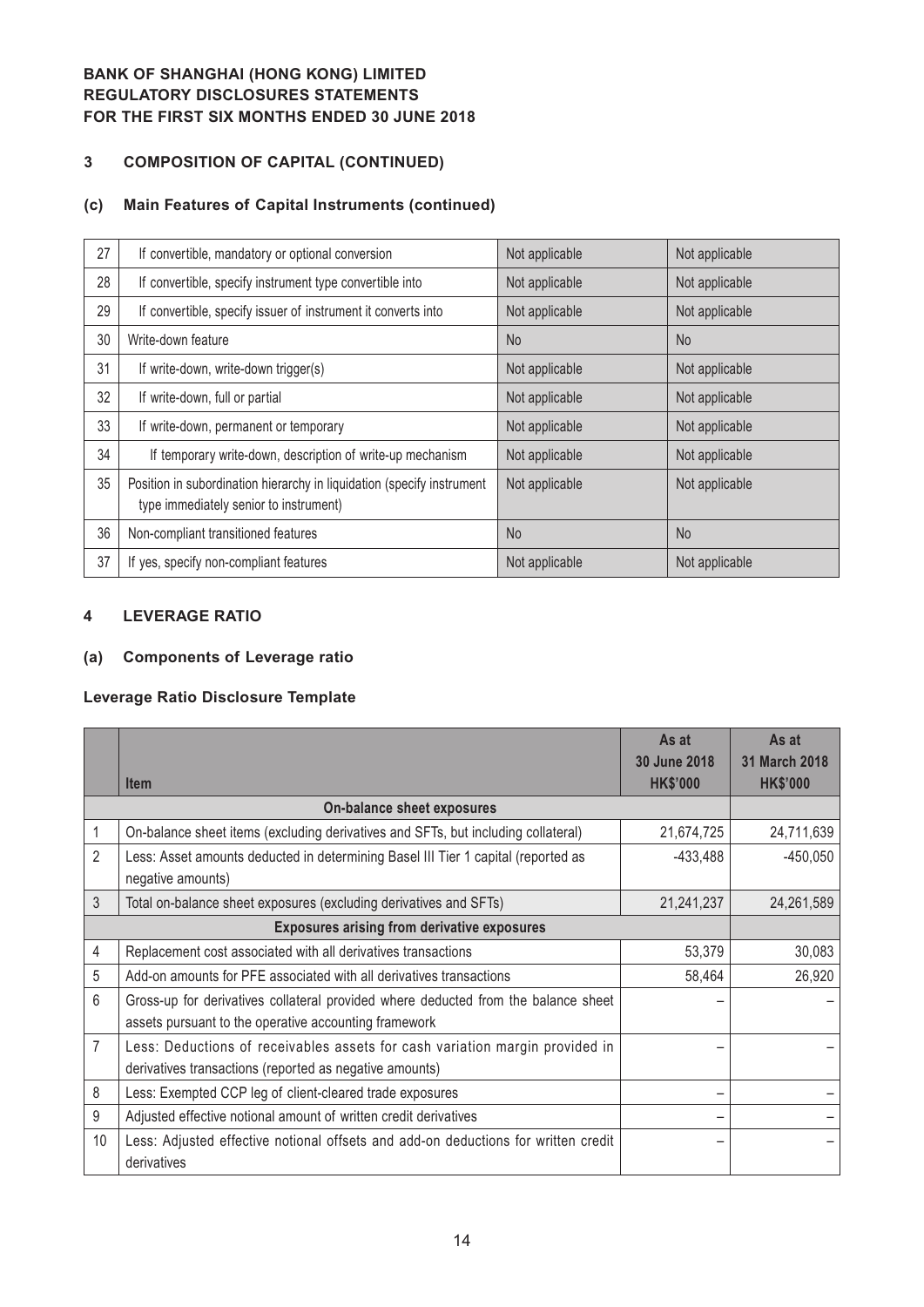# **4 LEVERAGE RATIO (CONTINUED)**

### **(a) Components of Leverage ratio (continued)**

|                                   |                                                                                                         | As at<br>30 June 2018 | As at<br>31 March 2018 |  |  |
|-----------------------------------|---------------------------------------------------------------------------------------------------------|-----------------------|------------------------|--|--|
|                                   | <b>Item</b>                                                                                             | <b>HK\$'000</b>       | <b>HK\$'000</b>        |  |  |
| 11                                | Total exposures arising from derivative exposures                                                       | 111,843               | 57,003                 |  |  |
|                                   | <b>Exposures arising from SFTs</b>                                                                      |                       |                        |  |  |
| 12                                | Gross SFT assets (with no recognition of netting), after adjusting for sales accounting<br>transactions |                       |                        |  |  |
| 13                                | Less: Netted amounts of cash payables and cash receivables of gross SFT assets                          |                       |                        |  |  |
| 14                                | CCR exposure for SFT assets                                                                             |                       |                        |  |  |
| 15                                | Agent transaction exposures                                                                             |                       |                        |  |  |
| 16                                | Total exposures arising from SFTs                                                                       |                       |                        |  |  |
| Other off-balance sheet exposures |                                                                                                         |                       |                        |  |  |
| 17                                | Off-balance sheet exposure at gross notional amount                                                     | 1,837,058             | 1,869,736              |  |  |
| 18                                | Less: Adjustments for conversion to credit equivalent amounts                                           | $-1,496,816$          | $-1,533,288$           |  |  |
| 19                                | Off-balance sheet items                                                                                 | 340,242               | 336,448                |  |  |
|                                   | <b>Capital and total exposures</b>                                                                      |                       |                        |  |  |
| 20                                | Tier 1 capital                                                                                          | 3,989,052             | 4,012,509              |  |  |
| 20a                               | Total exposures before adjustments for specific and collective provisions                               | 21,693,322            | 24,655,040             |  |  |
| 20 <sub>b</sub>                   | Adjustments for specific and collective provisions                                                      | $-373,626$            | $-305,584$             |  |  |
| 21                                | Total exposures after adjustments for specific and collective provisions                                | 21,319,696            | 24,349,456             |  |  |
|                                   | Leverage ratio                                                                                          |                       |                        |  |  |
| 22                                | Leverage ratio                                                                                          | 18.7%                 | 16.5%                  |  |  |

#### **(b) Reconciliation of published financial statements to leverage ratio exposure**

|                | <b>Item</b>                                                                                                                                                                           | Leverage<br>ratio framework<br>As at 30 June 2018<br><b>HK\$'000</b> |
|----------------|---------------------------------------------------------------------------------------------------------------------------------------------------------------------------------------|----------------------------------------------------------------------|
|                | Total consolidated assets as per published financial statements                                                                                                                       | 25,515,256                                                           |
| $\overline{2}$ | Adjustment for investments in banking, financial, insurance or commercial entities that are<br>consolidated for accounting purposes but outside the scope of regulatory consolidation | $-4,160,778$                                                         |
| $\mathfrak{Z}$ | Adjustment for fiduciary assets recognised on the balance sheet pursuant to the applicable<br>accounting standard but excluded from the LR exposure measure                           |                                                                      |
| 4              | Adjustment for derivative contracts                                                                                                                                                   | 58,464                                                               |
| 5              | Adjustment for SFTs (i.e. repos and similar secured lending)                                                                                                                          |                                                                      |
| 6              | Adjustment for off-balance sheet ("OBS") items(i.e. conversion to credit equivalent amounts of<br>OBS exposures)                                                                      | 340,242                                                              |
| $\overline{7}$ | Other adjustments                                                                                                                                                                     | $-433,488$                                                           |
| 8              | Leverage ratio exposure measure                                                                                                                                                       | 21,319,696                                                           |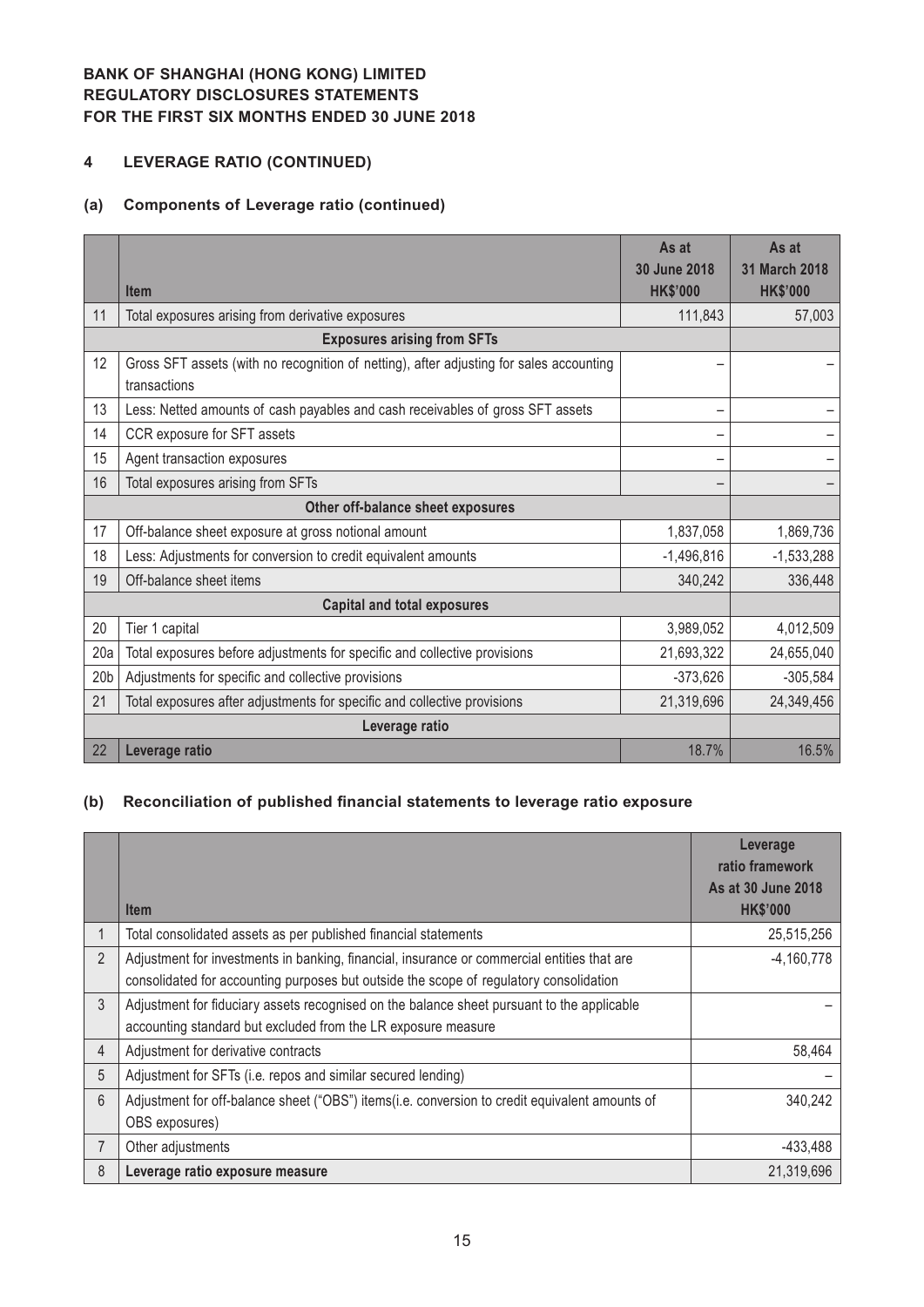#### **5 OVERVIEW OF RISK-WEIGHTED AMOUNT**

The table below sets out the RWA by risk types and their corresponding capital requirements (i.e. 8% of the RWA):

|                 |                                                                                                    | (a)                   | (b)                    | (c)                             |
|-----------------|----------------------------------------------------------------------------------------------------|-----------------------|------------------------|---------------------------------|
|                 |                                                                                                    |                       | <b>RWA</b>             | Minimum capital<br>requirements |
|                 | HK\$'000                                                                                           | As at<br>30 June 2018 | As at<br>31 March 2018 | As at<br>30 June 2018           |
| 1               | Credit risk for non-securitization exposures                                                       | 13,647,156            | 14,823,611             | 1,091,772                       |
| $\overline{2}$  | Of which STC approach                                                                              | 13,647,156            | 14,823,611             | 1,091,772                       |
| 2a              | Of which BSC approach                                                                              |                       |                        |                                 |
| 3               | Of which foundation IRB approach                                                                   |                       |                        |                                 |
| 4               | Of which supervisory slotting criteria approach                                                    |                       |                        |                                 |
| 5               | Of which advanced IRB approach                                                                     |                       |                        |                                 |
| $6\phantom{1}6$ | Counterparty default risk and default fund<br>contributions                                        | 35,838                | 24,472                 | 2,867                           |
| 7               | Of which SA-CCR*                                                                                   |                       |                        |                                 |
| 7a              | Of which CEM                                                                                       | 35,838                | 24,472                 | 2,867                           |
| 8               | Of which IMM(CCR) approach                                                                         |                       |                        |                                 |
| 9               | Of which others                                                                                    |                       |                        |                                 |
| 10              | CVA risk                                                                                           | 45,375                | 30,400                 | 3,630                           |
| 11              | Equity positions in banking book under the simple<br>risk-weight method and internal models method |                       |                        |                                 |
| 12              | Collective investment scheme ("CIS") exposures<br>$-LTA^*$                                         | <b>NA</b>             | <b>NA</b>              | <b>NA</b>                       |
| 13              | CIS exposures - MBA*                                                                               | <b>NA</b>             | <b>NA</b>              | <b>NA</b>                       |
| 14              | CIS exposures - FBA*                                                                               | <b>NA</b>             | <b>NA</b>              | NA                              |
| 14a             | CIS exposures - combination of approaches*                                                         | <b>NA</b>             | <b>NA</b>              | <b>NA</b>                       |
| 15              | Settlement risk                                                                                    |                       |                        |                                 |
| 16              | Securitization exposures in banking book                                                           |                       |                        |                                 |
| 17              | Of which SEC-IRBA                                                                                  |                       |                        |                                 |
| 18              | Of which SEC-ERBA                                                                                  |                       |                        |                                 |
| 19              | Of which SEC-SA                                                                                    |                       |                        |                                 |
| 19a             | Of which SEC-FBA                                                                                   |                       |                        |                                 |
| 20              | Market risk                                                                                        | 965,238               | 921,650                | 77,219                          |
| 21              | Of which STM approach                                                                              | 965,238               | 921,650                | 77,219                          |
| 22              | Of which IMM approach                                                                              |                       |                        |                                 |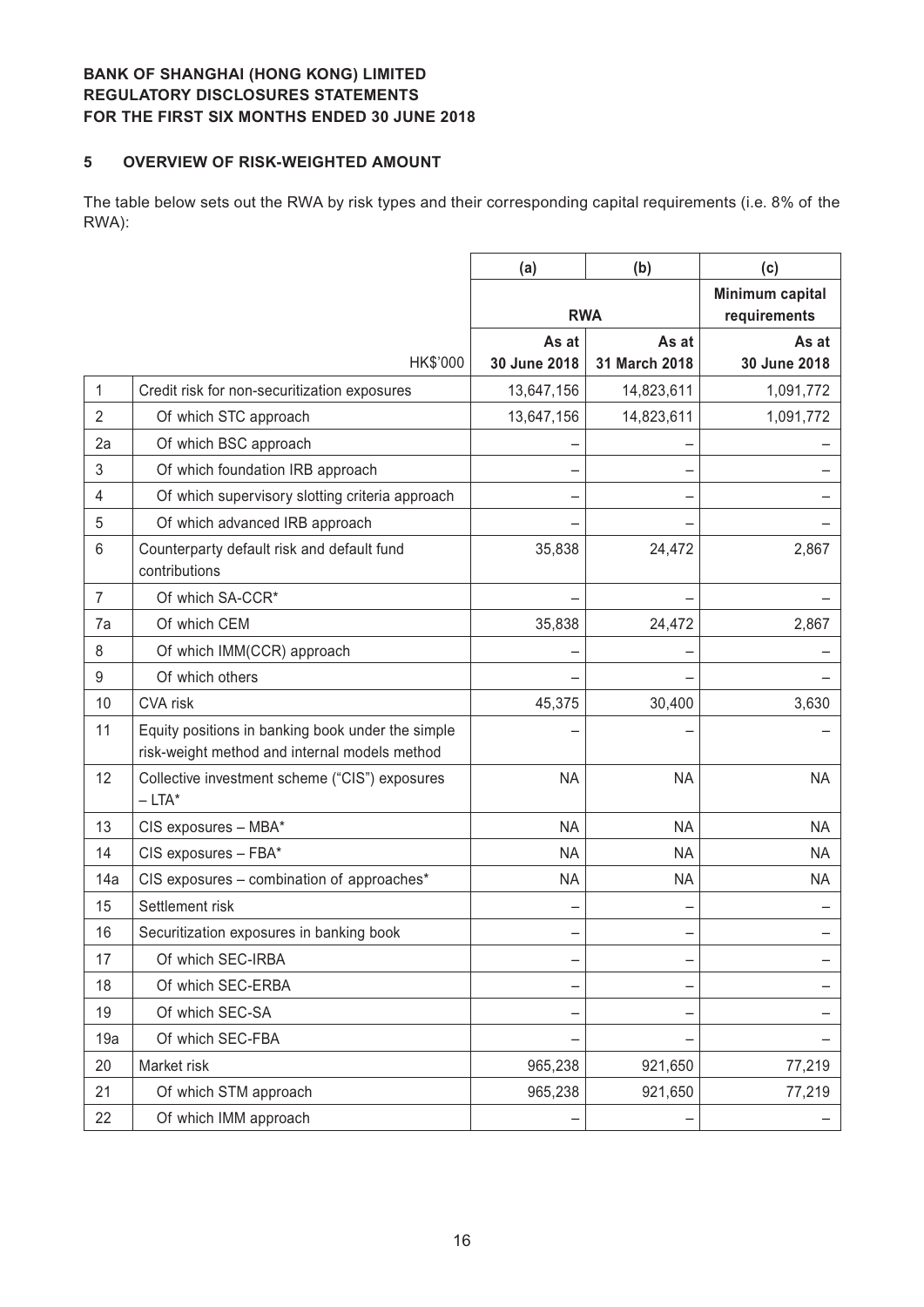# **5 OVERVIEW OF RISK-WEIGHTED AMOUNT (CONTINUED)**

|                 |                                                                                                                                                               | (a)          | (b)           | (c)                             |
|-----------------|---------------------------------------------------------------------------------------------------------------------------------------------------------------|--------------|---------------|---------------------------------|
|                 |                                                                                                                                                               |              | <b>RWA</b>    | Minimum capital<br>requirements |
|                 |                                                                                                                                                               | As at        | As at         | As at                           |
|                 | HK\$'000                                                                                                                                                      | 30 June 2018 | 31 March 2018 | 30 June 2018                    |
| 23              | Capital charge for switch between exposures in<br>trading book and banking book (not applicable<br>before the revised market risk framework takes<br>effect)* | <b>NA</b>    | <b>NA</b>     | <b>NA</b>                       |
| 24              | Operational risk                                                                                                                                              | 692,375      | 695,250       | 55,390                          |
| 25              | Amounts below the thresholds for deduction<br>(subject to 250% RW)                                                                                            | 1,085,690    | 1,090,100     | 86,855                          |
| 26              | Capital floor adjustment                                                                                                                                      |              |               |                                 |
| 26a             | Deduction to RWA                                                                                                                                              |              |               |                                 |
| 26 <sub>b</sub> | Of which portion of regulatory reserve for<br>general banking risks and collective provisions<br>which is not included in Tier 2 Capital                      |              |               |                                 |
| 26c             | Of which portion of cumulative fair value gains<br>arising from the revaluation of land and<br>buildings which is not included in Tier 2 Capital              |              |               |                                 |
| 27              | Total                                                                                                                                                         | 16,471,672   | 17,585,483    | 1,317,733                       |

Total RWA decreased mainly attributable to decreased in RWA for credit risk, which was driven by the decrease in bank placements and decrease of corporate exposures that are exposured to higher credit risk during the quarter.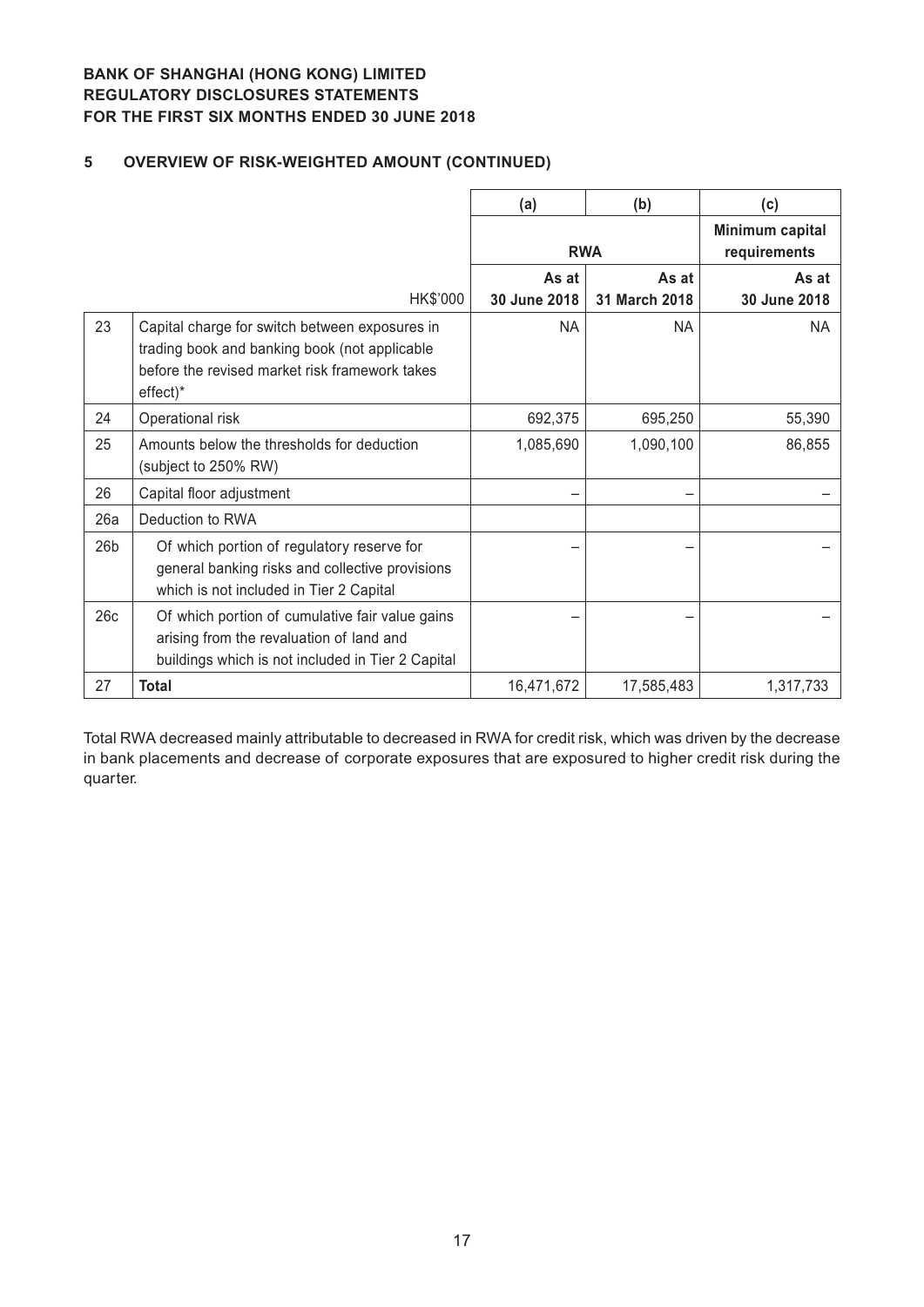#### **6 CREDIT RISK**

#### **(a) Credit quality of assets**

|                    |                             | (a)                       | (b)             | (c)             | (d)               |
|--------------------|-----------------------------|---------------------------|-----------------|-----------------|-------------------|
|                    |                             | Gross carrying amounts of |                 |                 |                   |
|                    |                             | <b>Defaulted</b>          | Non-defaulted   | Allowances /    |                   |
| As at 30 June 2018 |                             | exposures                 | exposures       | impairments     | <b>Net values</b> |
|                    |                             | <b>HK\$'000</b>           | <b>HK\$'000</b> | <b>HK\$'000</b> | <b>HK\$'000</b>   |
|                    | Loans                       | 266,187                   | 16,901,735      | 373,626         | 16,794,296        |
| 2                  | Debt securities             | -                         | 3,589,113       |                 | 3,589,113         |
| 3                  | Off-balance sheet exposures |                           | 256,294         | 310             | 255,984           |
| 4                  | <b>Total</b>                | 266,187                   | 20,747,142      | 373,936         | 20,639,393        |

A default is considered to have occurred with regard to a particular borrower when either or both of the following events have taken place:

- a) Subjective default: Borrower is considered to be unlikely to pay its credit obligations in full, without taking action such as realising security (if held).
- b) Technical default: Borrower is more than 90 days past due on any credit obligation.

Loans included balances with banks and central bank, placements with and advances to banks, loans and advances to customers and related interest receivables.

Debt securities included non-trading investment securities and related interest receivables.

Off-balance sheet exposures included direct credit substitutes, transaction-related contingencies, trade-related contingencies and irrecoverable loans commitment.

#### **(b) Changes in Stock of Defaulted Loans and Debt Securities**

|                |                                                                                  | (a)             |
|----------------|----------------------------------------------------------------------------------|-----------------|
|                | As at 30 June 2018                                                               | <b>HK\$'000</b> |
|                | Default loans and debt securities at end of the previous reporting period        | 275,022         |
| 2              | Loans and debt securities that have defaulted since the last reporting<br>period | 275,022         |
| 3              | Returned to non-defaulted status                                                 |                 |
| $\overline{4}$ | Amounts written off                                                              |                 |
| 5              | Other changes (Note a)                                                           | (8,835)         |
| 6              | Defaulted loans and debt securities at end of the current reporting period       | 266,187         |

Note a : The amount includes repayment from customers and foreign exchange movements.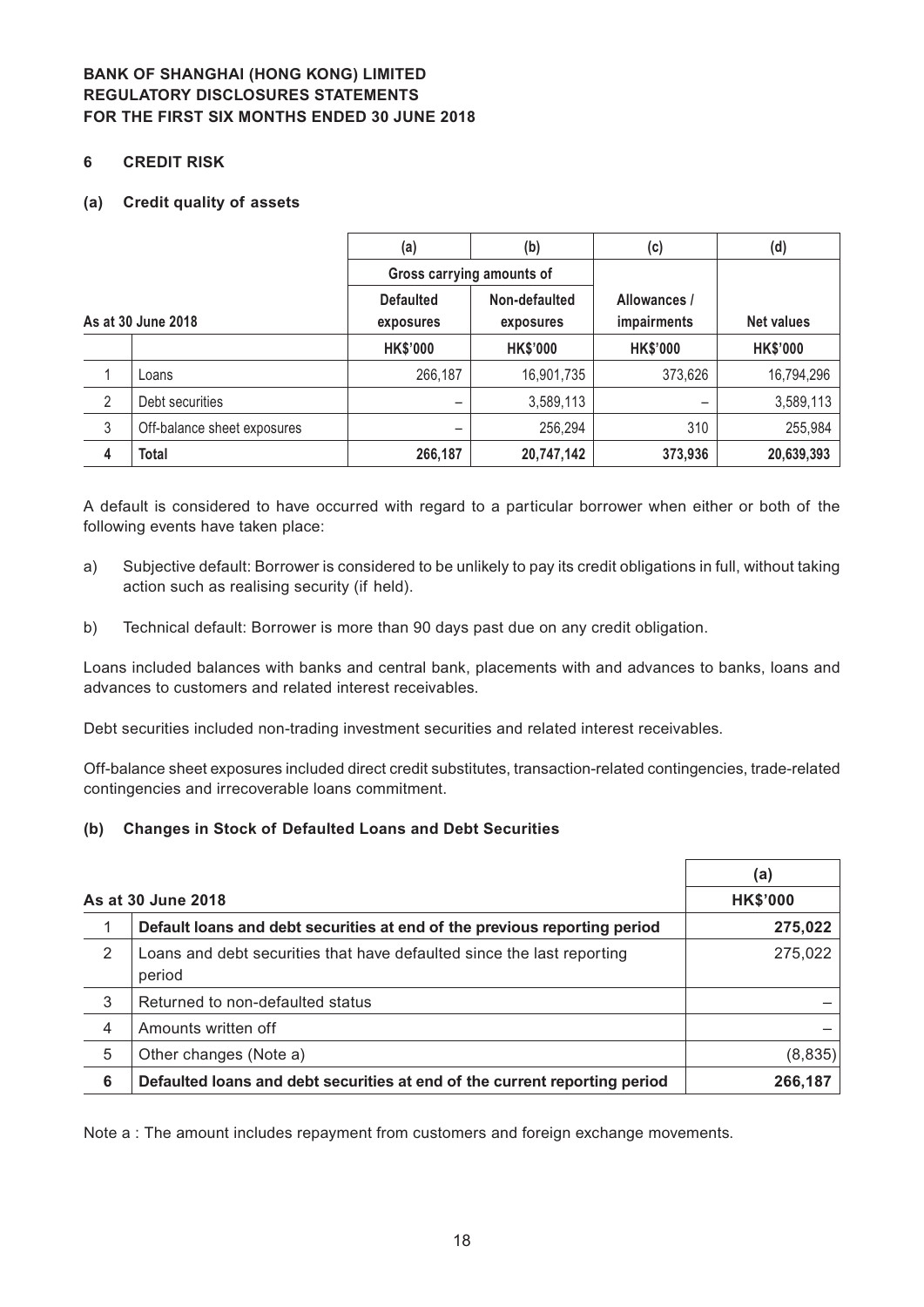## **6 CREDIT RISK (CONTINUED)**

#### **(c) Overview of Recognized Credit Risk Mitigation**

|                |                    | (a)                                               | (b)                               | (c)                                                        | (d)                                                        | (f)                                                                            |
|----------------|--------------------|---------------------------------------------------|-----------------------------------|------------------------------------------------------------|------------------------------------------------------------|--------------------------------------------------------------------------------|
|                |                    | <b>Exposures</b><br>unsecured:<br>carrying amount | <b>Exposures to be</b><br>secured | <b>Exposures</b><br>secured by<br>recognized<br>collateral | <b>Exposures</b><br>secured by<br>recognized<br>guarantees | <b>Exposures</b><br>secured by<br>recognized<br>credit derivative<br>contracts |
|                | As at 30 June 2018 | <b>HK\$'000</b>                                   | <b>HK\$'000</b>                   | <b>HK\$'000</b>                                            | <b>HK\$'000</b>                                            | <b>HK\$'000</b>                                                                |
|                | Loans              | 10,849,831                                        | 5,944,465                         | 666,356                                                    | 5,278,109                                                  |                                                                                |
| $\overline{2}$ | Debt securities    | 3,589,113                                         |                                   |                                                            |                                                            |                                                                                |
| $\mathbf{3}$   | <b>Total</b>       | 14,438,944                                        | 5,944,465                         | 666,356                                                    | 5,278,109                                                  |                                                                                |
| 4              | Of which defaulted | -                                                 | -                                 |                                                            | -                                                          |                                                                                |

## **(d) Credit Risk Exposures and Effects of Recognized Credit Risk Mitigation – STC approach**

|                |                                                                                                                                  | As at 30 June 2018         |                                         |                            |                                           |                     |                    |
|----------------|----------------------------------------------------------------------------------------------------------------------------------|----------------------------|-----------------------------------------|----------------------------|-------------------------------------------|---------------------|--------------------|
|                |                                                                                                                                  | (a)                        | (b)                                     | (c)                        | (d)                                       | (e)                 | (f)                |
|                |                                                                                                                                  |                            | <b>Exposures pre-CCF and</b><br>pre-CRM |                            | <b>Exposures post-CCF and</b><br>post-CRM | RWA and RWA density |                    |
|                | <b>Exposure classes</b>                                                                                                          | On-balance<br>sheet amount | Off-balance<br>sheet amount             | On-balance<br>sheet amount | Off-balance<br>sheet amount               | <b>RWA</b>          | <b>RWA density</b> |
|                |                                                                                                                                  | <b>HK\$'000</b>            | <b>HK\$'000</b>                         | <b>HK\$'000</b>            | <b>HK\$'000</b>                           | <b>HK\$'000</b>     | $\%$               |
| 1              | Sovereign exposures                                                                                                              | 1,382,268                  | $\overline{\phantom{0}}$                | 1,382,268                  | $\overline{\phantom{0}}$                  |                     | $0\%$              |
| 2              | PSE exposures                                                                                                                    |                            | $\qquad \qquad -$                       |                            | -                                         |                     | $0\%$              |
| 2a             | Of which: domestic PSEs                                                                                                          |                            | -                                       |                            | $\overline{\phantom{0}}$                  |                     | 20%                |
| 2 <sub>b</sub> | Of which: foreign PSEs                                                                                                           | 23,738                     | $\qquad \qquad -$                       | 23,738                     | -                                         | 11,869              | 50%                |
| 3              | Multilateral development bank exposures                                                                                          |                            |                                         |                            |                                           |                     | $0\%$              |
| 4              | Bank exposures                                                                                                                   | 2,203,397                  | 5,934,892                               | 7,483,865                  | 109,106                                   | 3,342,368           | 44%                |
| 5              | Securities firm exposures                                                                                                        | 100,025                    |                                         | 100,025                    |                                           | 50,012              | 50%                |
| 6              | Corporate exposures                                                                                                              | 16,364,702                 | 2,384,508                               | 10,017,664                 | 66,114                                    | 9,767,825           | 97%                |
| $\overline{7}$ | CIS exposures                                                                                                                    |                            |                                         |                            |                                           |                     | $0\%$              |
| 8              | Cash items                                                                                                                       | -                          | $\qquad \qquad -$                       | $\overline{\phantom{m}}$   | -                                         |                     | $0\%$              |
| 9              | Exposures in respect of failed delivery on<br>transactions entered into on a basis other<br>than a delivery-versus-payment basis |                            |                                         |                            |                                           |                     | $0\%$              |
| 10             | Regulatory retail exposures                                                                                                      | 19,420                     | $\overline{\phantom{0}}$                | 19,420                     | Ξ.                                        | 14,565              | 75%                |
| 11             | Residential mortgage loans                                                                                                       |                            |                                         |                            | -                                         |                     | $0\%$              |
| 12             | Other exposures which are not past due<br>exposures                                                                              | 930,630                    |                                         | 930,630                    | $\overline{\phantom{0}}$                  | 1,582,044           | 170%               |
| 13             | Past due exposures                                                                                                               |                            |                                         |                            |                                           |                     | $0\%$              |
| 14             | Significant exposures to commercial entities                                                                                     |                            |                                         |                            |                                           |                     | $0\%$              |
| 15             | Total                                                                                                                            | 21,024,180                 | 8,319,400                               | 19,957,610                 | 175,220                                   | 14,768,683          | 73%                |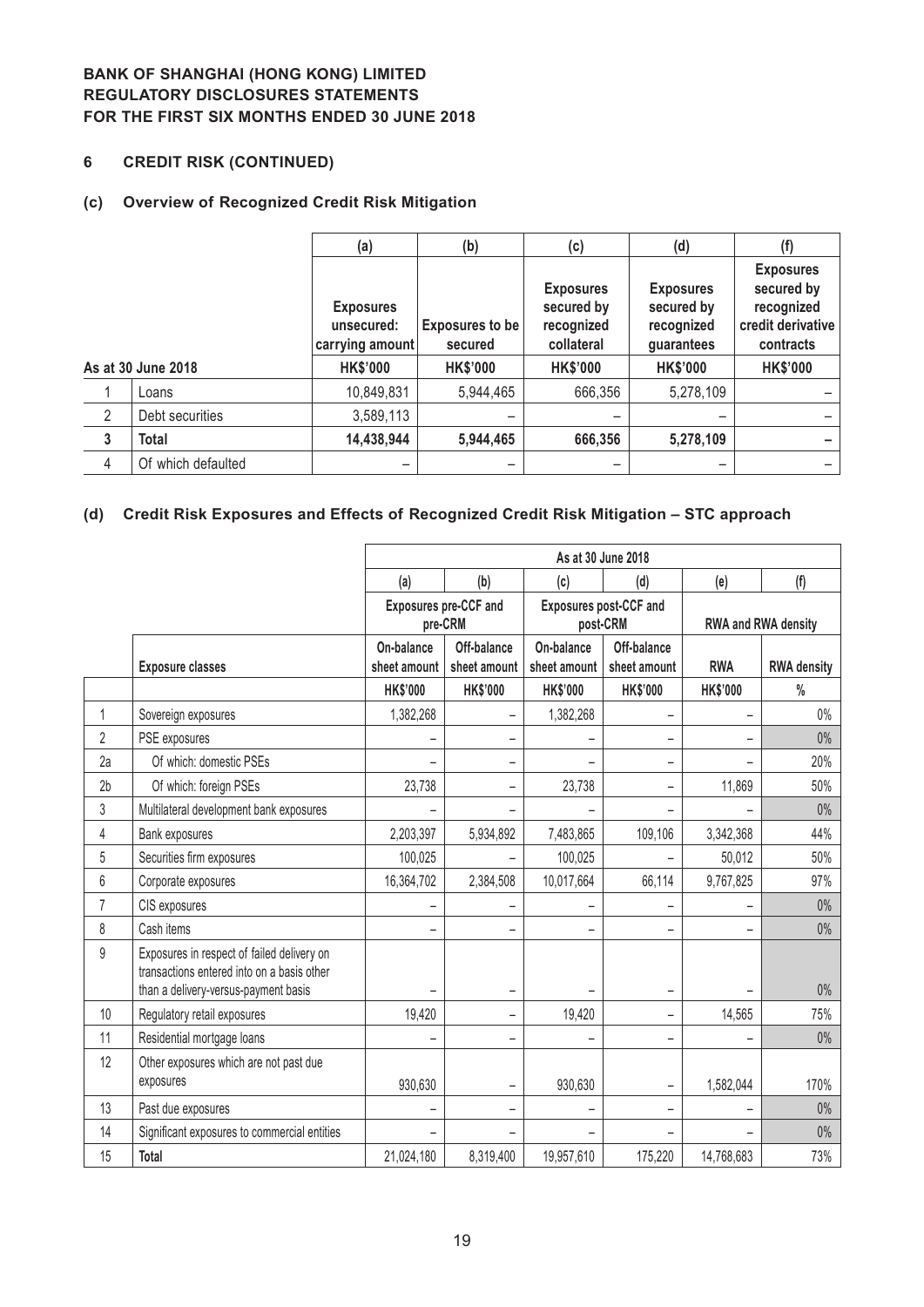# **6 CREDIT RISK (CONTINUED)**

# **(e) Credit Risk Exposures by Asset Classes and by Risk Weights – STC approach**

|                |                                                                                                                                        |                          | As at 30 June 2018       |                          |                              |                          |                          |                  |                          |                          |                                  |                                                                                               |
|----------------|----------------------------------------------------------------------------------------------------------------------------------------|--------------------------|--------------------------|--------------------------|------------------------------|--------------------------|--------------------------|------------------|--------------------------|--------------------------|----------------------------------|-----------------------------------------------------------------------------------------------|
|                | <b>Risk Weight</b><br><b>Exposure class</b>                                                                                            | $0\%$<br><b>HK\$'000</b> | 10%<br><b>HK\$'000</b>   | 20%<br>HK\$'000          | 35%<br><b>HK\$'000</b>       | 50%<br><b>HK\$'000</b>   | 75%<br><b>HK\$'000</b>   | 100%<br>HK\$'000 | 150%<br><b>HK\$'000</b>  | 250%<br><b>HK\$'000</b>  | <b>Others</b><br><b>HK\$'000</b> | <b>Total credit</b><br>risk exposures<br>amount (post CCF<br>and post CRM)<br><b>HK\$'000</b> |
| 1              | Sovereign exposures                                                                                                                    | 1,382,268                | $\overline{\phantom{0}}$ |                          |                              |                          |                          | $\overline{a}$   |                          |                          |                                  | 1,382,268                                                                                     |
| $\overline{2}$ | PSE exposures                                                                                                                          | $\overline{\phantom{0}}$ | $\qquad \qquad -$        | $\qquad \qquad -$        | $\overline{\phantom{0}}$     | $\overline{\phantom{a}}$ | $\overline{\phantom{0}}$ | $\overline{a}$   | $\overline{\phantom{0}}$ | $\overline{\phantom{0}}$ | $\overline{\phantom{0}}$         |                                                                                               |
| 2a             | Of which: domestic PSEs                                                                                                                | $\overline{\phantom{0}}$ | $\overline{\phantom{0}}$ | $\overline{\phantom{a}}$ | $\overline{a}$               |                          | $\overline{a}$           | ÷,               | $\overline{a}$           | L,                       | $\overline{\phantom{a}}$         |                                                                                               |
| 2 <sub>b</sub> | Of which: foreign PSEs                                                                                                                 | $\overline{\phantom{0}}$ | $\overline{a}$           | $\overline{a}$           | $\overline{a}$               | 23,738                   | $\overline{a}$           | $\overline{a}$   | $\overline{a}$           | L.                       |                                  | 23,738                                                                                        |
| 3              | Multilateral development bank<br>exposures                                                                                             | $\overline{\phantom{0}}$ | $\overline{\phantom{a}}$ |                          |                              |                          | $\overline{a}$           | ÷,               | $\overline{\phantom{0}}$ |                          | $\overline{\phantom{a}}$         |                                                                                               |
| 4              | Bank exposures                                                                                                                         | $\overline{a}$           | $\qquad \qquad -$        | 1,513,725                | $\overline{\phantom{0}}$     | 6,079,246                | -                        | $\overline{a}$   | $\overline{a}$           | $\overline{\phantom{0}}$ |                                  | 7,592,971                                                                                     |
| 5              | Securities firm exposures                                                                                                              | $\overline{a}$           | $\overline{\phantom{0}}$ | $\overline{\phantom{a}}$ | $\frac{1}{2}$                | 100,025                  | $\overline{\phantom{0}}$ | $\overline{a}$   | $\overline{a}$           | $\overline{a}$           | $\overline{\phantom{0}}$         | 100,025                                                                                       |
| 6              | Corporate exposures                                                                                                                    | $\overline{a}$           | $\overline{\phantom{0}}$ | $\overline{\phantom{a}}$ | $\bar{\phantom{a}}$          | 1,075,015                | $\frac{1}{2}$            | 8,565,656        | 443,107                  | $\overline{a}$           | $\overline{a}$                   | 10,083,778                                                                                    |
| $\overline{7}$ | CIS exposures                                                                                                                          | $\overline{\phantom{0}}$ | $\overline{\phantom{0}}$ | $\qquad \qquad -$        | $\overline{\phantom{0}}$     |                          | $\overline{\phantom{0}}$ | $\overline{a}$   | -                        | $\overline{\phantom{0}}$ |                                  |                                                                                               |
| 8              | Cash items                                                                                                                             | $\overline{\phantom{0}}$ | $\overline{\phantom{0}}$ | $\qquad \qquad -$        | $\overline{\phantom{0}}$     |                          | $\overline{\phantom{0}}$ | -                | -                        |                          | $\overline{\phantom{0}}$         |                                                                                               |
| $\mathsf g$    | Exposures in respect of failed<br>delivery on transactions<br>entered into on a basis other<br>than a delivery-versus-payment<br>basis | ÷                        | $\overline{\phantom{0}}$ | -                        | $\qquad \qquad \blacksquare$ | $\overline{\phantom{0}}$ |                          | -                | -                        | $\overline{\phantom{0}}$ | $\overline{a}$                   |                                                                                               |
| $10\,$         | Regulatory retail exposures                                                                                                            | $\overline{\phantom{0}}$ | $\overline{a}$           | $\overline{\phantom{0}}$ | $\overline{a}$               |                          | 19,420                   | $\overline{a}$   | $\overline{a}$           |                          |                                  | 19,420                                                                                        |
| 11             | Residential mortgage loans                                                                                                             | $\overline{\phantom{a}}$ | L.                       | $\overline{\phantom{0}}$ | $\overline{a}$               |                          | $\overline{a}$           | ÷,               | -                        | ÷                        |                                  |                                                                                               |
| 12             | Other exposures which are not<br>past due exposures                                                                                    | $\overline{\phantom{0}}$ | $\overline{\phantom{0}}$ | $\qquad \qquad -$        | $\overline{\phantom{0}}$     |                          | $\overline{\phantom{0}}$ | 496,354          | -                        | 434,276                  | $\overline{\phantom{a}}$         | 930,630                                                                                       |
| 13             | Past due exposures                                                                                                                     |                          | $\overline{a}$           | $\overline{\phantom{0}}$ |                              |                          | -                        | -                | -                        |                          |                                  |                                                                                               |
| 14             | Significant exposures to<br>commercial entities                                                                                        |                          | ÷                        |                          |                              |                          |                          |                  |                          |                          |                                  |                                                                                               |
| 15             | Total                                                                                                                                  | 1,382,268                | $\qquad \qquad -$        | 1,513,725                | $\qquad \qquad -$            | 7,278,024                |                          | 19,420 9,062,010 | 443,107                  | 434,276                  | $\overline{a}$                   | 20,132,830                                                                                    |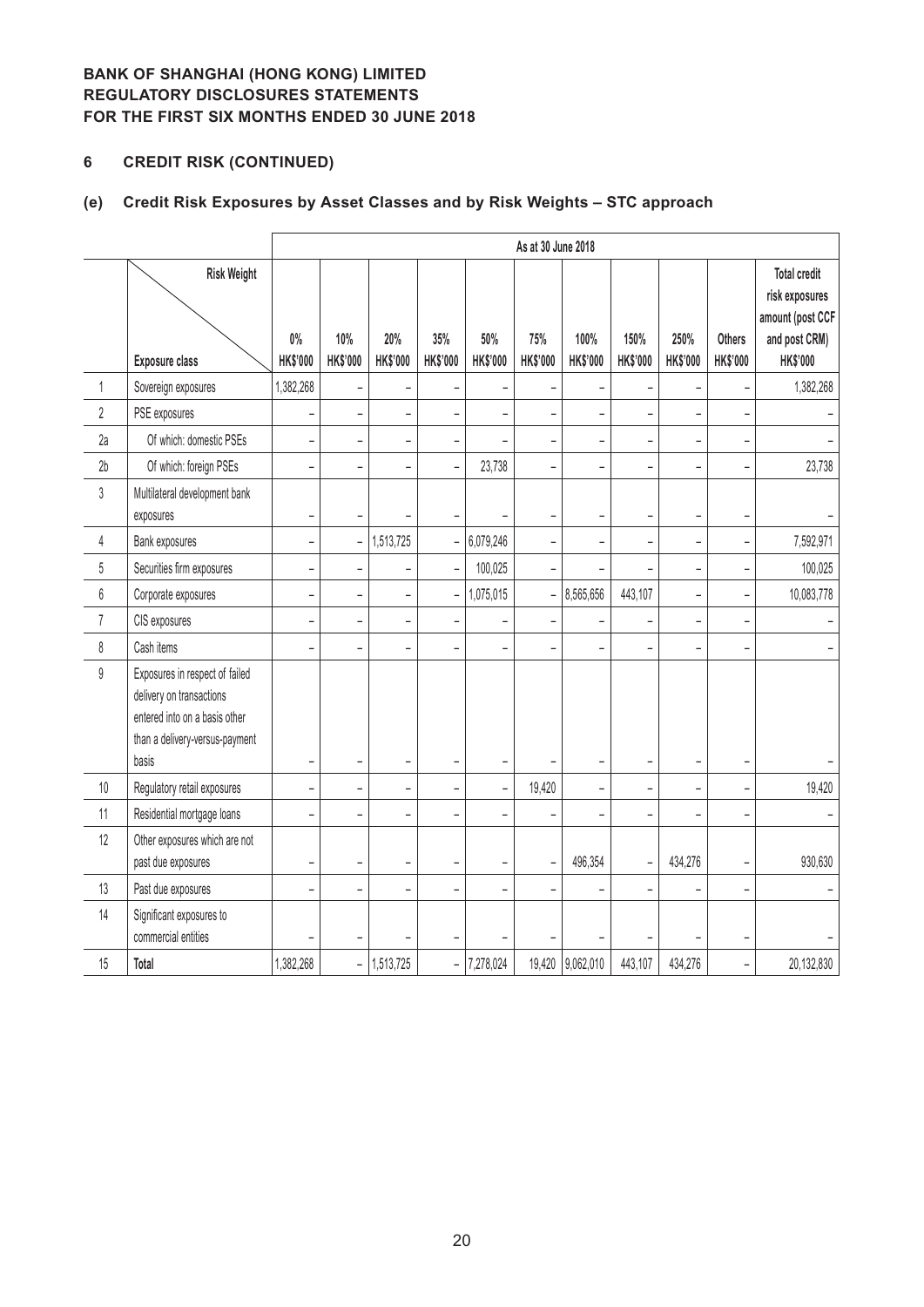## **7 COUNTERPARTY CREDIT RISK ("CCR")**

# **(a) Analysis of Counterparty Default Risk Exposures (Other than those to CCPs) by Approaches**

|                |                                      | As at 30 June 2018       |                 |                                |                                                                       |                                       |                 |
|----------------|--------------------------------------|--------------------------|-----------------|--------------------------------|-----------------------------------------------------------------------|---------------------------------------|-----------------|
|                |                                      | (a)                      | (b)             | (c)                            | (d)                                                                   | (e)                                   | (f)             |
|                |                                      | Replacement<br>cost (RC) | <b>PFE</b>      | <b>Effective</b><br><b>EPE</b> | Alpha $(\alpha)$<br>used for<br>computing<br>default risk<br>exposure | Default risk<br>exposure<br>after CRM | <b>RWA</b>      |
|                |                                      | <b>HK\$'000</b>          | <b>HK\$'000</b> | <b>HK\$'000</b>                | <b>HK\$'000</b>                                                       | <b>HK\$'000</b>                       | <b>HK\$'000</b> |
| 1              | <b>CEM</b>                           | 53,379                   | 58,464          |                                | N/A                                                                   | 111,843                               | 35,838          |
| 2              | IMM (CCR) approach                   |                          |                 |                                |                                                                       |                                       |                 |
| $\mathfrak{Z}$ | Simple Approach (for SFTs)           |                          |                 |                                |                                                                       |                                       |                 |
| $\overline{4}$ | Comprehensive Approach<br>(for SFTs) |                          |                 |                                |                                                                       |                                       |                 |
| 5              | VaR (for SFTs)                       |                          |                 |                                |                                                                       |                                       |                 |
| 6              | <b>Total</b>                         |                          |                 |                                |                                                                       |                                       | 35,838          |

#### **(b) CVA Capital Charge**

|                |                                                                                       | As at 30 June 2018                     |                               |
|----------------|---------------------------------------------------------------------------------------|----------------------------------------|-------------------------------|
|                |                                                                                       | (a)                                    | (b)                           |
|                |                                                                                       | <b>EAD post CRM</b><br><b>HK\$'000</b> | <b>RWA</b><br><b>HK\$'000</b> |
|                | Netting sets for which CVA capital charge is calculated by the advanced CVA<br>method |                                        |                               |
|                | (i) VaR (after application of multiplication factor if applicable)                    |                                        |                               |
| $\overline{2}$ | (ii) Stressed VaR (after application of multiplication factor if applicable)          |                                        |                               |
| $\mathfrak{Z}$ | Netting sets for which CVA capital charge is calculated by the standardized           |                                        |                               |
|                | CVA method                                                                            | 111,843                                | 45,375                        |
| 4              | <b>Total</b>                                                                          | 111,843                                | 45,375                        |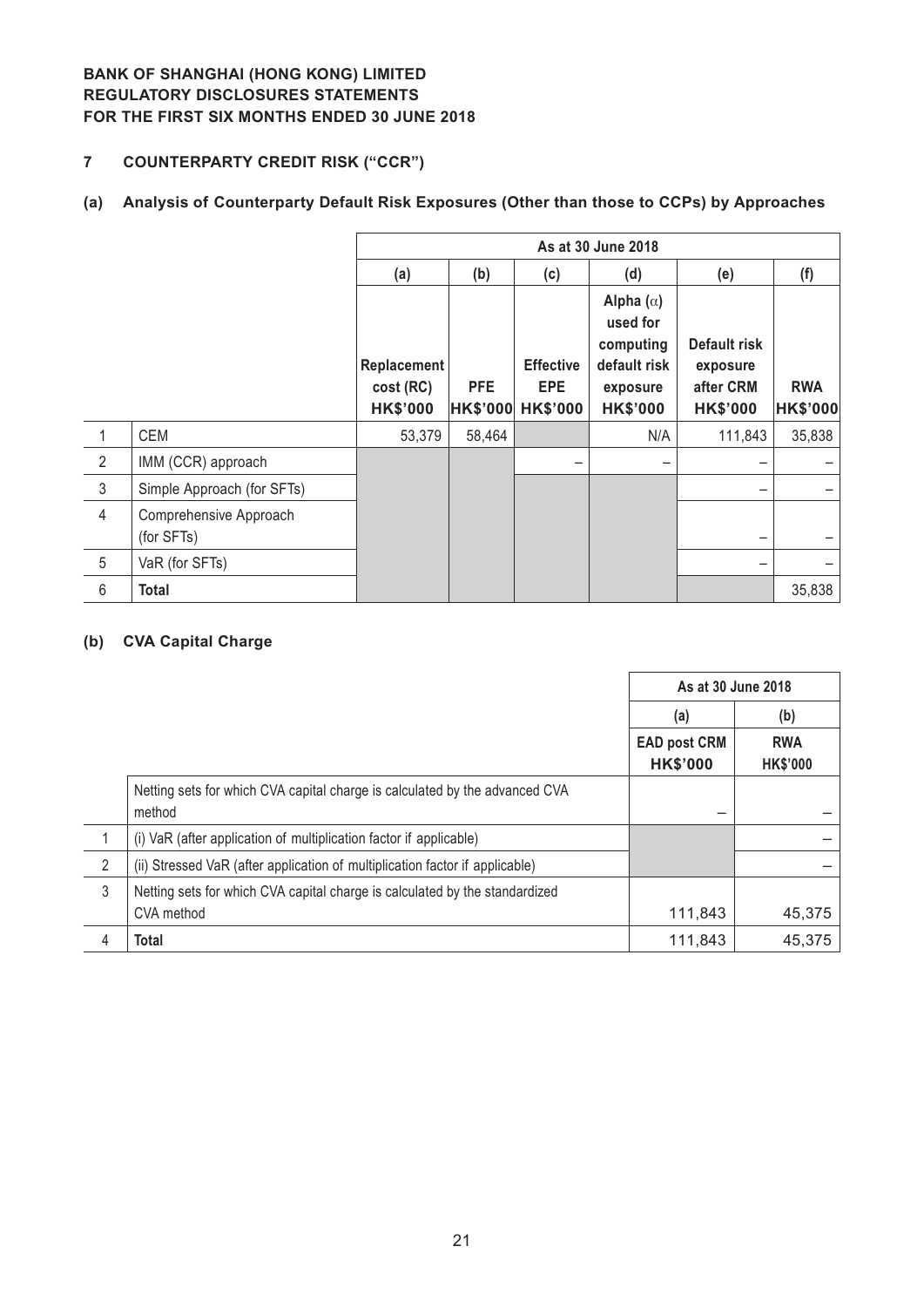#### **8 MARKET RISK UNDER STANDARDIZED APPROACH**

|                |                                                     | As at 30 June 2018 |
|----------------|-----------------------------------------------------|--------------------|
|                |                                                     | (a)                |
|                |                                                     | <b>RWA</b>         |
|                |                                                     | <b>HK\$'000</b>    |
|                | <b>Outright product exposures</b>                   |                    |
| 1              | Interest rate exposures (general and specific risk) | 8,613              |
| $\overline{2}$ | Equity exposures (general and specific risk)        |                    |
| 3              | Foreign exchange (including gold) exposures         | 956,625            |
| $\overline{4}$ | Commodity exposures                                 |                    |
|                | <b>Option exposures</b>                             |                    |
| 5              | Simplified approach                                 |                    |
| 6              | Delta-plus approach                                 |                    |
| $\overline{7}$ | Other approach                                      |                    |
| 8              | Securitization exposures                            |                    |
| $9\,$          | Total                                               | 965,238            |

#### **9 INTERNATIONAL CLAIMS**

International claims are exposures of counterparties based on the location of the counterparties after taking into account the transfer of risk. For a claim guaranteed by a party situated in a country different from the counterparty, risk will be transferred to the country of the guarantor. For a claim on the branch of a bank, the risk will be transferred to the country where its head office is situated. Claims on individual countries or areas, after risk transfer, amounting to 10% or more of the aggregate international claims are shown as follows:

| <b>Banks</b> | <b>Official sector</b> | Non-bank<br>financial<br>institution | Non-financial<br>private sector | <b>Total</b>                                   |
|--------------|------------------------|--------------------------------------|---------------------------------|------------------------------------------------|
|              |                        |                                      |                                 | 1.229.638                                      |
| 443.884      |                        |                                      |                                 | 6,694,160                                      |
| 328,765      | 1.359.735              | 2.475.365                            | 2.415.176                       | 6.579.041                                      |
| 874,642      |                        | 2,626,520                            | 10.288.615                      | 13,789,777                                     |
| 874,642      |                        | 2,626,520                            | 10.061.142                      | 13.562.304                                     |
| 2.403.315    | 1,359,735              | 5.203.705                            | 12.746.820                      | 21.713.575                                     |
|              | 1.084.789              | 1,359,735                            | 101.820<br>2,475,365            | Non-bank private sector<br>43.029<br>2,415,176 |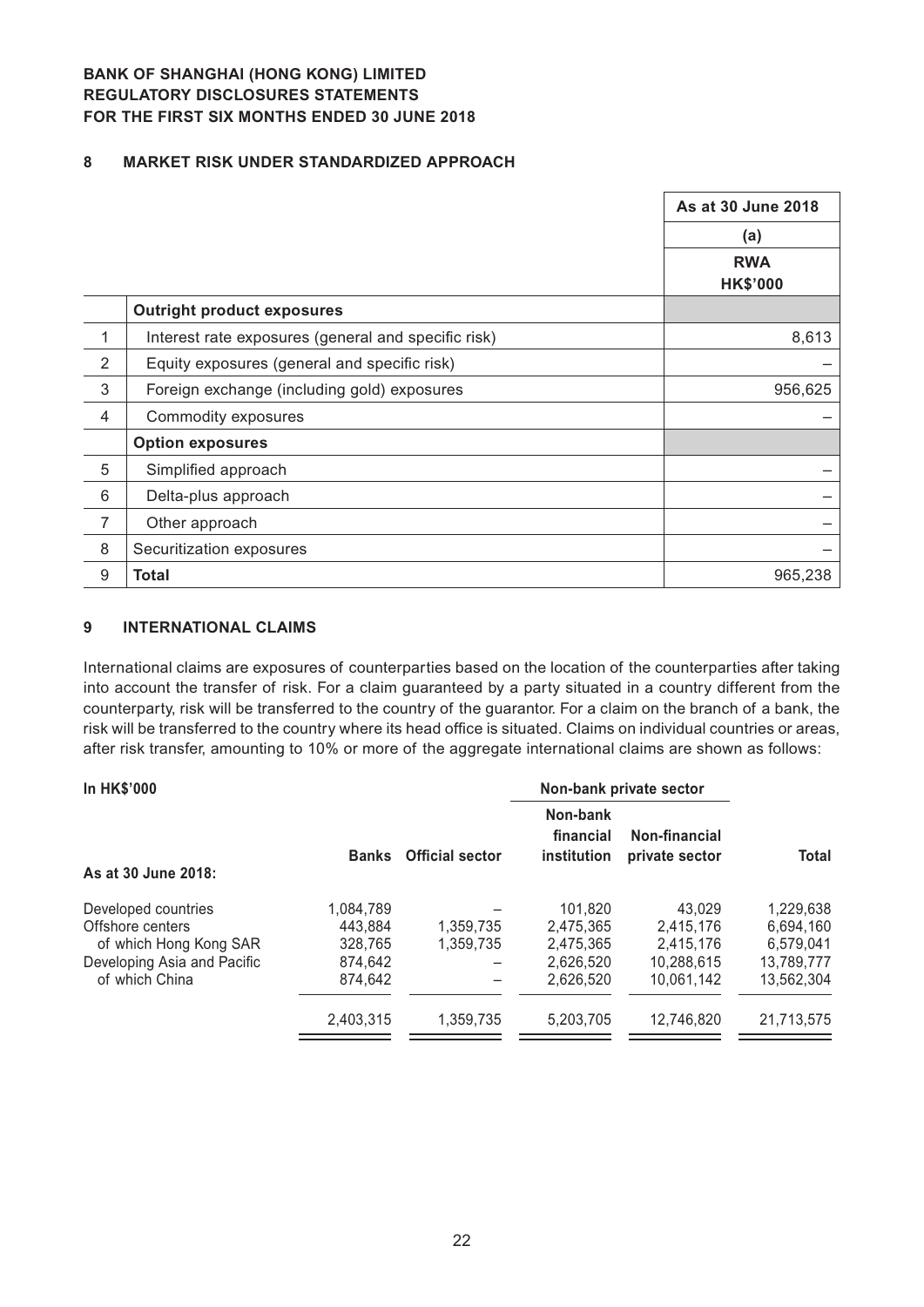## **9 INTERNATIONAL CLAIMS (CONTINUED)**

| <b>In HK\$'000</b>          |              |                        | Non-bank private sector                     |                                 |            |
|-----------------------------|--------------|------------------------|---------------------------------------------|---------------------------------|------------|
|                             | <b>Banks</b> | <b>Official sector</b> | Non-bank<br>financial<br><b>institution</b> | Non-financial<br>private sector | Total      |
| As at 31 December 2017:     |              |                        |                                             |                                 |            |
| Developed countries         | 906,828      |                        | 188,284                                     | 73.071                          | 1,168,183  |
| Offshore centers            | 412.052      | 298,379                | 2.555.833                                   | 2.879.513                       | 6,145,777  |
| of which Hong Kong SAR      | 296,153      | 298,379                | 2,555,833                                   | 2.879.513                       | 6,029,878  |
| Developing Asia and Pacific | 6.406.037    |                        | 736.718                                     | 10.742.684                      | 17.885.439 |
| of which China              | 6.406.037    |                        | 736.718                                     | 10,516,277                      | 17.659.032 |
|                             | 7,724,917    | 298,379                | 3.480.835                                   | 13.695.268                      | 25,199,399 |
|                             |              |                        |                                             |                                 |            |

The geographical analysis has taken into account the transfer of risk.

#### **10 FURTHER ANALYSIS OF LOANS AND ADVANCES TO CUSTOMERS**

Individually impaired loans and advances, overdue loans and advances, individually assessed and collectively assessed loan impairment allowances, in respect of industry sectors representing not less than 10% of gross loans and advances to customers are analysed as follows:

|                                                          | 30 June 2018                                               |                                                         |                                                                       |                                                                       |  |  |  |
|----------------------------------------------------------|------------------------------------------------------------|---------------------------------------------------------|-----------------------------------------------------------------------|-----------------------------------------------------------------------|--|--|--|
|                                                          | <b>Impaired loans</b><br>and advances<br><b>HK\$'000</b>   | <b>Overdue loans</b><br>and advances<br><b>HK\$'000</b> | <b>Specific</b><br>provisions<br><b>HK\$'000</b>                      | <b>Collective</b><br>provisions<br><b>HK\$'000</b>                    |  |  |  |
| <b>Financial concerns</b><br><b>Property development</b> |                                                            |                                                         |                                                                       | (44, 445)<br>(13, 921)                                                |  |  |  |
|                                                          |                                                            | 31 December 2017                                        |                                                                       |                                                                       |  |  |  |
|                                                          | Individually<br>impaired loans<br>and advances<br>HK\$'000 | Overdue loans<br>and advances<br>HK\$'000               | Individually<br>assessed loan<br>impairment<br>allowances<br>HK\$'000 | Collectively<br>assessed loan<br>impairment<br>allowances<br>HK\$'000 |  |  |  |
| <b>Financial concerns</b><br>Property development        |                                                            |                                                         |                                                                       | (13, 175)<br>(8,366)                                                  |  |  |  |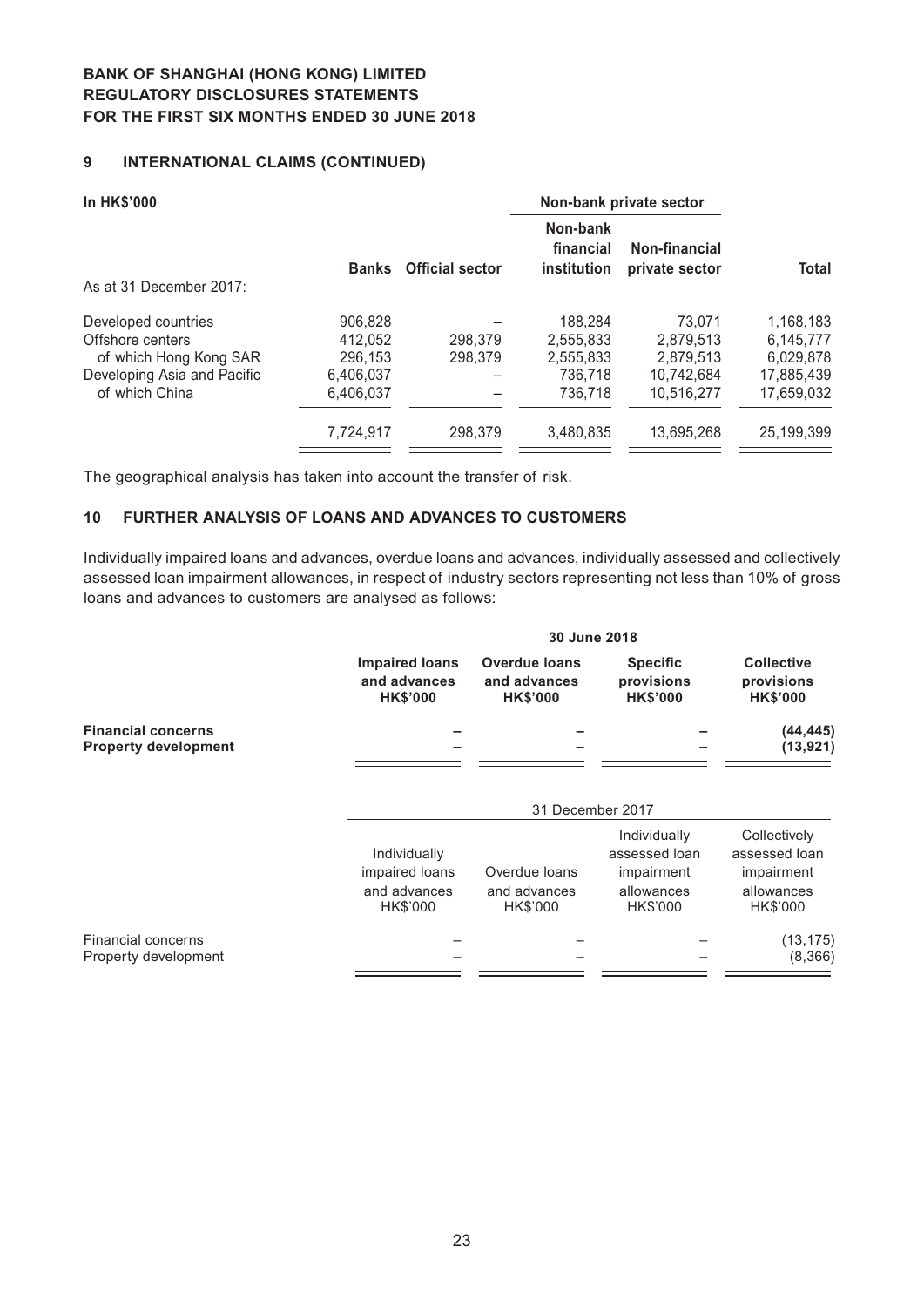#### **11 MAINLAND ACTIVITIES**

|    |                                                                                                        | <b>On-balance</b><br>sheet  | <b>Off-balance</b><br>sheet |                                 |
|----|--------------------------------------------------------------------------------------------------------|-----------------------------|-----------------------------|---------------------------------|
|    | As at 30 June 2018                                                                                     | exposure<br><b>HK\$'000</b> | exposure<br><b>HK\$'000</b> | <b>Total</b><br><b>HK\$'000</b> |
|    |                                                                                                        |                             |                             |                                 |
| 1. | Central government, central government-owned                                                           |                             |                             |                                 |
|    | entities and their subsidiaries and joint ventures (JVs)                                               | 1,756,125                   |                             | 1,756,125                       |
| 2. | Local governments, local government-owned entities                                                     |                             |                             |                                 |
|    | and their subsidiaries and JVs                                                                         | 989,629                     |                             | 989,629                         |
| 3. | PRC nationals residing in Mainland China or other                                                      |                             |                             |                                 |
|    | entities incorporated in Mainland China and their                                                      |                             |                             |                                 |
|    | subsidiaries and JVs                                                                                   | 5,422,815                   | 52,265                      | 5,475,080                       |
| 4. | Other entities of central government not reported in                                                   |                             |                             |                                 |
|    | item 1 above                                                                                           | 1,251,166                   |                             | 1,251,166                       |
| 5. | Other entities of local governments not reported in                                                    |                             |                             |                                 |
|    | item 2 above                                                                                           | 335,465                     |                             | 335,465                         |
| 6. | PRC nationals residing outside Mainland China or<br>entities incorporated outside Mainland China where |                             |                             |                                 |
|    | the credit is granted for use in Mainland China                                                        | 3,285,284                   | 204,029                     | 3,489,313                       |
| 7. | Other counterparties where the exposures are                                                           |                             |                             |                                 |
|    | considered by the reporting institution to be non-bank                                                 |                             |                             |                                 |
|    | Mainland China exposures                                                                               | 2,408,796                   |                             | 2,408,796                       |
|    |                                                                                                        |                             |                             |                                 |
|    |                                                                                                        | 15,449,280                  | 256,294                     | 15,705,574                      |
|    |                                                                                                        |                             |                             |                                 |
|    | Total assets after provision                                                                           | 21,361,113                  |                             |                                 |
|    |                                                                                                        |                             |                             |                                 |
|    | On-balance sheet exposures as percentage of total assets                                               | 72.32%                      |                             |                                 |
|    |                                                                                                        |                             |                             |                                 |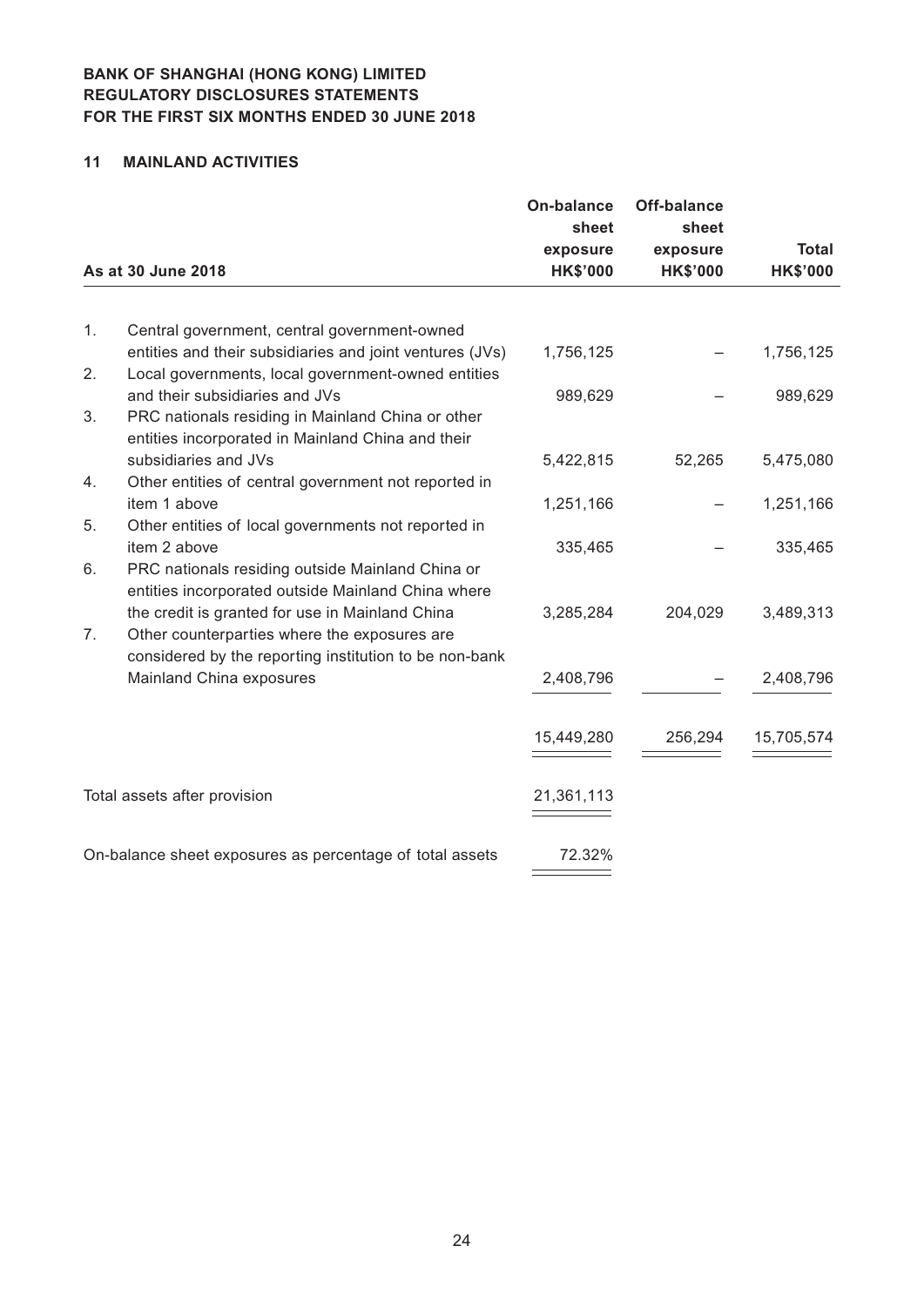# **11 MAINLAND ACTIVITIES (CONTINUED)**

|    |                                                                                                                | <b>On-balance</b> | <b>Off-balance</b> |                 |
|----|----------------------------------------------------------------------------------------------------------------|-------------------|--------------------|-----------------|
|    |                                                                                                                | sheet<br>exposure | sheet<br>exposure  | <b>Total</b>    |
|    | As at 31 December 2017                                                                                         | <b>HK\$'000</b>   | <b>HK\$'000</b>    | <b>HK\$'000</b> |
|    |                                                                                                                |                   |                    |                 |
| 1. | Central government, central government-owned                                                                   |                   |                    |                 |
| 2. | entities and their subsidiaries and joint ventures (JVs)<br>Local governments, local government-owned entities | 2,192,135         | 117,231            | 2,309,366       |
|    | and their subsidiaries and JVs                                                                                 | 562,229           |                    | 562,229         |
| 3. | PRC nationals residing in Mainland China or other                                                              |                   |                    |                 |
|    | entities incorporated in Mainland China and their                                                              |                   |                    |                 |
| 4. | subsidiaries and JVs<br>Other entities of central government not reported in                                   | 5,168,755         | 92,384             | 5,261,139       |
|    | item 1 above                                                                                                   | 921,982           | 203,200            | 1,125,182       |
| 5. | Other entities of local governments not reported in                                                            |                   |                    |                 |
|    | item 2 above                                                                                                   | 443,400           |                    | 443,400         |
| 6. | PRC nationals residing outside Mainland China or                                                               |                   |                    |                 |
|    | entities incorporated outside Mainland China where                                                             |                   |                    |                 |
|    | the credit is granted for use in Mainland China                                                                | 3,299,984         | 266,600            | 3,566,584       |
| 7. | Other counterparties where the exposures are                                                                   |                   |                    |                 |
|    | considered by the reporting institution to be non-bank<br>Mainland China exposures                             | 2,109,161         | 1,361              | 2,110,522       |
|    |                                                                                                                |                   |                    |                 |
|    |                                                                                                                | 14,697,646        | 680,776            | 15,378,422      |
|    |                                                                                                                |                   |                    |                 |
|    | Total assets after provision                                                                                   | 24,969,602        |                    |                 |
|    |                                                                                                                |                   |                    |                 |
|    | On-balance sheet exposures as percentage of total assets                                                       | 58.86%            |                    |                 |
|    |                                                                                                                |                   |                    |                 |